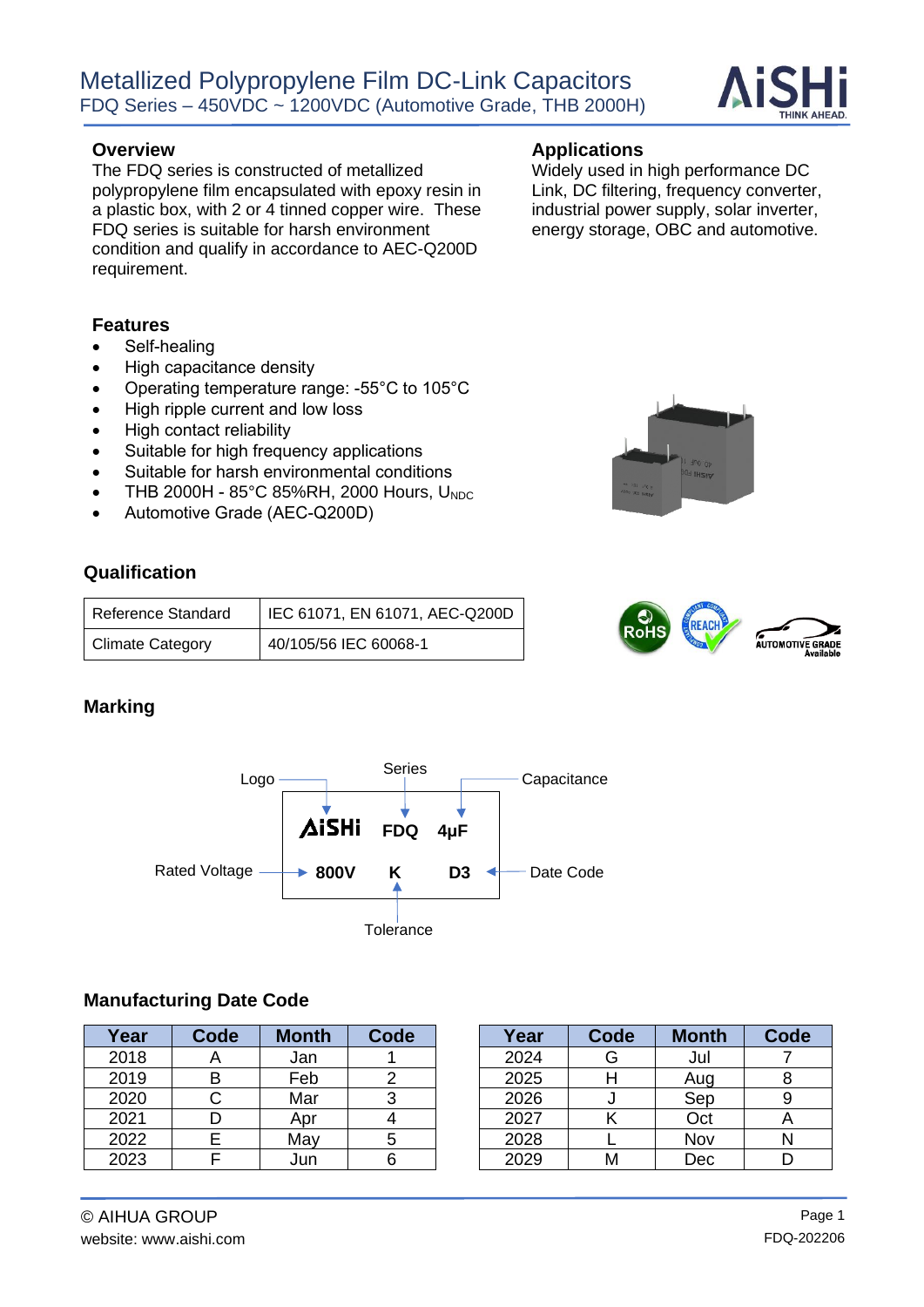

#### **Part Number System**

| F                 | <b>DQ</b>                                              | 2N                                                                                                                                          | Κ                               | 405                                                                                 | G22                            | 2GL                                | 5                                     |
|-------------------|--------------------------------------------------------|---------------------------------------------------------------------------------------------------------------------------------------------|---------------------------------|-------------------------------------------------------------------------------------|--------------------------------|------------------------------------|---------------------------------------|
| Capacitor<br>Type | <b>Series</b>                                          | Voltage<br>(VDC)                                                                                                                            | Tolerance                       | Capacitance<br>(pF)                                                                 | Size<br>Code                   | Terminal<br>Code                   | Lead Length<br>Code                   |
| $F = Film$        | DC Link,<br>AEC-Q200<br>Type,<br>Metallized<br>PP Film | $450 = 2W$<br>$500 = 2H$<br>$550 = 2J$<br>$600 = 2K$<br>$700 = 2M$<br>$800 = 2N$<br>$900 = 2Q$<br>$1000 = 3K$<br>$1100 = 3M$<br>$1200 = 3B$ | $J = \pm 5\%$<br>$K = \pm 10\%$ | First two digits $=$<br>significant figures.<br>Third digit $=$<br>Number of zeros. | Refer to<br>Size Code<br>Table | Refer to<br>Terminal<br>Code Table | Refer to Lead<br>Length Code<br>Table |

| Digit One<br>(Lead/Terminal Type) |   | Digit Two<br>(Lead Space) |   | <b>Digit Three</b><br>(Lead Ipsilateral) |   |                   | <b>Lead Length</b> |
|-----------------------------------|---|---------------------------|---|------------------------------------------|---|-------------------|--------------------|
| 2 leads for long                  |   | 27.5mm                    | G | 10.2 <sub>mm</sub>                       | в | 3.0 <sub>mm</sub> |                    |
| 2 leads for straight cut          | 2 | 37.5mm                    | Κ | 12.7 <sub>mm</sub>                       | G | 4.0mm             | Δ                  |
| 2 leads for forming cut           |   | 52.5mm                    | M | 20.3mm                                   | D | 5.0mm             |                    |
| 4 leads for straight cut          |   | N/A                       | N | N/A                                      |   | 7.0 <sub>mm</sub> |                    |
| 6 leads for straight cut          | 6 |                           |   |                                          |   | 20.0mm min        |                    |

# **Terminal Code Lead Length Code Lead Length Code**

| <b>Digit Three</b><br>(Lead Ipsilateral) |   |                   | Lead Length |
|------------------------------------------|---|-------------------|-------------|
| 10.2mm                                   |   | 3.0 <sub>mm</sub> |             |
| $12.7$ mm                                | G | 4.0 <sub>mm</sub> |             |
| 20.3mm                                   |   | 5.0mm             |             |
| N/A                                      |   | 7.0 <sub>mm</sub> |             |
|                                          |   | 20.0mm min        |             |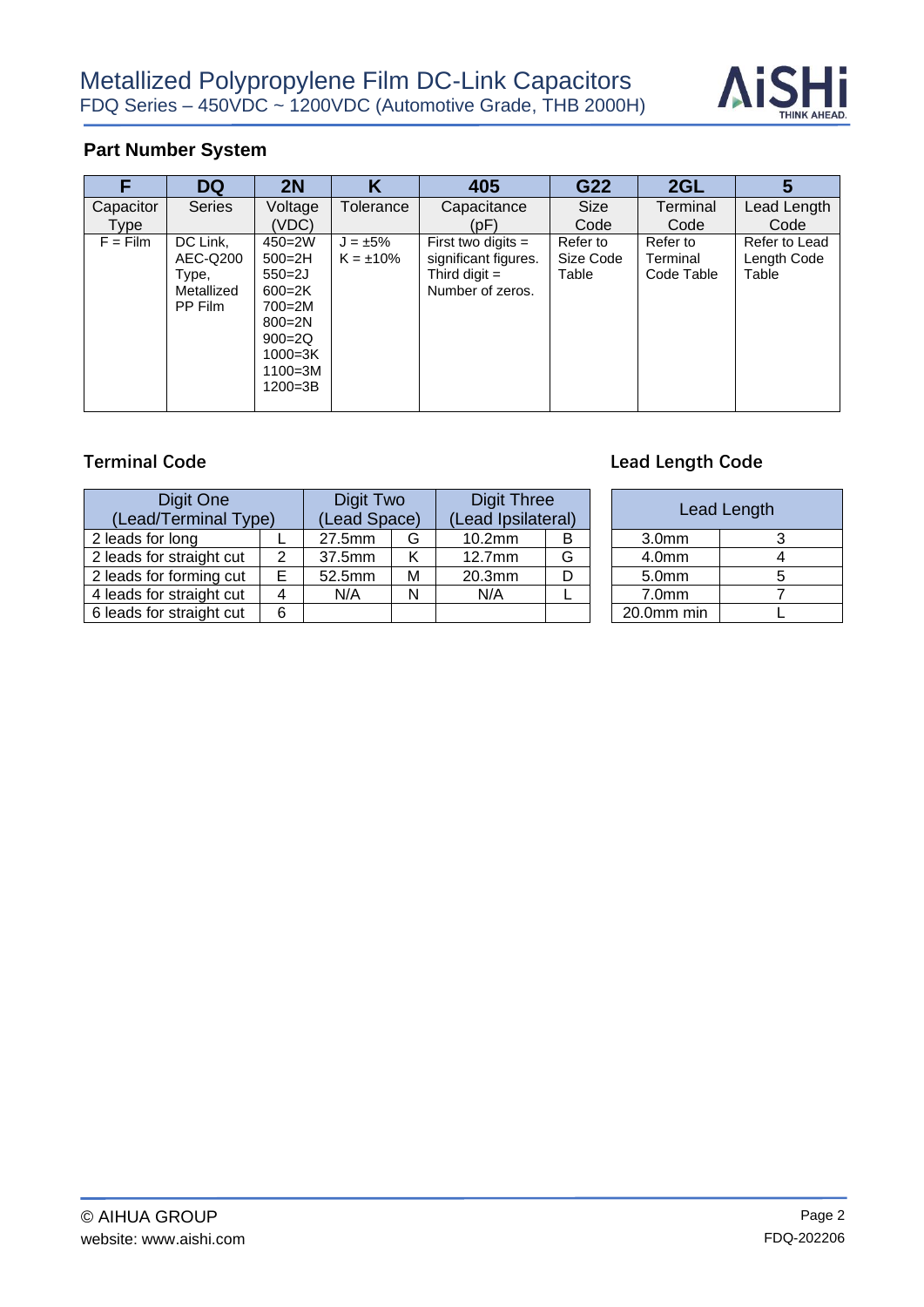

# **Dimension (mm)**



# **Size Code Table (mm)**

| <b>Size</b>     |      |           |      | <b>Dimension</b> |    |                  |      |           | <b>Pitch</b>   |              | Ød           |         |           |  |
|-----------------|------|-----------|------|------------------|----|------------------|------|-----------|----------------|--------------|--------------|---------|-----------|--|
| Code            | W    | Tolerance | н    | Tolerance        | т  | <b>Tolerance</b> | P    | Tolerance | P <sub>1</sub> | Tolerance    | 4 Leads      | 2 Leads | Tolerance |  |
| G15             | 32   | 0.8       | 18   | 0.8              | 9  | 0.8              | 27.5 | 0.5       | $\lambda$      |              | V            | 0.8     | 0.05      |  |
| G18             | 32   | 0.8       | 20   | 0.8              | 11 | 0.8              | 27.5 | 0.5       | $\sqrt{2}$     |              | $\sqrt{2}$   | 0.8     | 0.05      |  |
| G21             | 32   | 0.8       | 22   | 0.8              | 13 | 0.8              | 27.5 | 0.5       | $\lambda$      | $\backslash$ | $\lambda$    | 0.8     | 0.05      |  |
| G22             | 32   | 0.8       | 24.5 | 0.8              | 13 | 0.8              | 27.5 | 0.5       | $\sqrt{}$      |              | $\sqrt{2}$   | 0.8     | 0.05      |  |
| G26             | 32   | 0.8       | 28   | 0.8              | 14 | 0.8              | 27.5 | 0.5       | Λ              |              | $\lambda$    | 0.8     | 0.05      |  |
| G27             | 32   | 0.8       | 24.5 | 0.8              | 15 | 0.8              | 27.5 | 0.5       | $\sqrt{2}$     |              | $\sqrt{2}$   | 0.8     | 0.05      |  |
| G32             | 32   | 0.8       | 30   | 0.8              | 16 | 0.8              | 27.5 | 0.5       | $\lambda$      |              | $\backslash$ | 0.8     | 0.05      |  |
| G34             | 32   | 0.8       | 33   | 0.8              | 18 | 0.8              | 27.5 | 0.5       | $\sqrt{2}$     |              | $\sqrt{2}$   | 0.8     | 0.05      |  |
| G40             | 32   | 0.8       | 37   | 0.8              | 22 | 0.8              | 27.5 | 0.5       |                |              | $\backslash$ | 0.8     | 0.05      |  |
| K <sub>21</sub> | 42   | 1.0       | 32   | 1.0              | 19 | 1.0              | 37.5 | 0.5       | $\sqrt{2}$     |              | $\sqrt{2}$   | 1.0     | 0.05      |  |
| K24             | 42   | 1.0       | 40   | 1.0              | 20 | 1.0              | 37.5 | 0.5       | 10.2           | 0.5          | 1.2          | 1.0     | 0.05      |  |
| K27             | 42   | 1.0       | 37   | 1.0              | 22 | 1.0              | 37.5 | 0.5       | 10.2           | 0.5          | 1.2          | 1.0     | 0.05      |  |
| K32             | 42   | 1.0       | 44   | 1.0              | 24 | 1.0              | 37.5 | 0.5       | 10.2           | 0.5          | 1.2          | 1.0     | 0.05      |  |
| K37             | 42   | 1.0       | 37   | 1.0              | 28 | 1.0              | 37.5 | 0.5       | 10.2           | 0.5          | 1.2          | 1.0     | 0.05      |  |
| K39             | 42   | 1.0       | 43   | 1.0              | 28 | 1.0              | 37.5 | 0.5       | 10.2           | 0.5          | 1.2          | 1.0     | 0.05      |  |
| K42             | 42   | 1.0       | 45   | 1.0              | 30 | 1.0              | 37.5 | 0.5       | 20.3           | 0.5          | 1.2          | 1.0     | 0.05      |  |
| K47             | 42   | 1.0       | 50   | 1.0              | 35 | 1.0              | 37.5 | 0.5       | 20.3           | 0.5          | 1.2          | 1.0     | 0.05      |  |
| K49             | 42   | 1.0       | 55   | 1.0              | 40 | 1.0              | 37.5 | 0.5       | 20.3           | 0.5          | 1.2          | 1.0     | 0.05      |  |
| K <sub>52</sub> | 42   | 1.0       | 60   | 1.0              | 45 | 1.0              | 37.5 | 0.5       | 20.3           | 0.5          | 1.2          | 1.0     | 0.05      |  |
| K66             | 42   | 1.0       | 30   | 1.0              | 17 | 1.0              | 37.5 | 0.5       | $\sqrt{2}$     | $\sqrt{2}$   | $\sqrt{2}$   | 1.0     | 0.05      |  |
| M10             | 57.5 | 1.0       | 45   | 1.0              | 25 | 1.0              | 52.5 | 0.5       | 10.2           | 0.5          | 1.2          | 1.2     | 0.05      |  |
| M16             | 57.5 | 1.0       | 45   | 1.0              | 30 | 1.0              | 52.5 | 0.5       | 20.3           | 0.5          | 1.2          | 1.2     | 0.05      |  |
| M20             | 57.5 | 1.0       | 50   | 1.0              | 35 | 1.0              | 52.5 | 0.5       | 20.3           | 0.5          | 1.2          | 1.2     | 0.05      |  |
| M32             | 57.5 | 1.0       | 55   | 1.0              | 45 | 1.0              | 52.5 | 0.5       | 20.3           | 0.5          | 1.2          | 1.2     | 0.05      |  |
| M34             | 57.5 | 1.0       | 65   | 1.0              | 45 | 1.0              | 52.5 | 0.5       | 20.3           | 0.5          | 1.2          | 1.2     | 0.05      |  |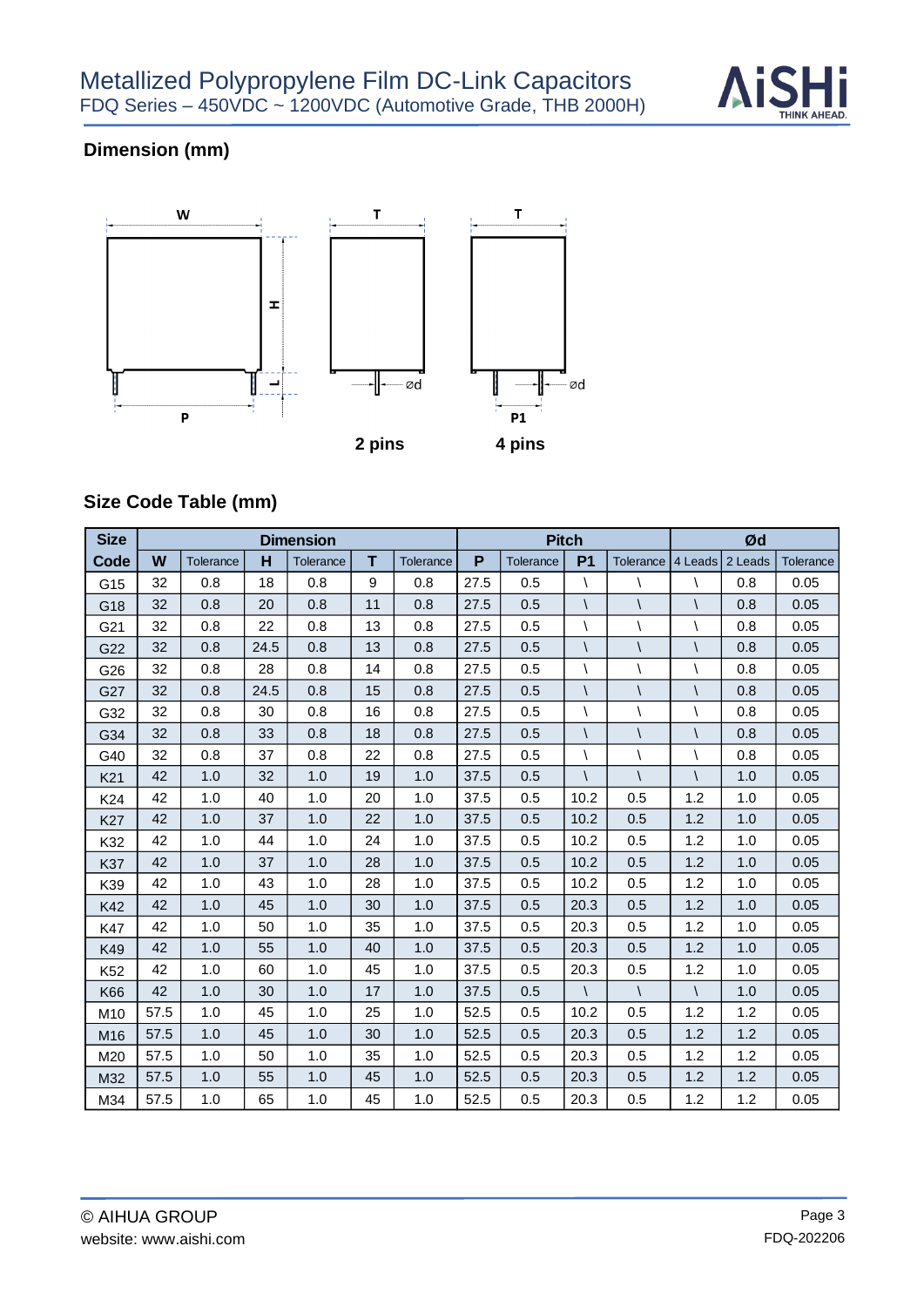

|            | Cap            |          |          | <b>Dimensions</b> |              |                             | Irms 70°C    | Peak        | Surge        | $ESR$ <sub>Typical</sub> | <b>ESL</b> | Thermal      |          | Lead       |                                      |
|------------|----------------|----------|----------|-------------------|--------------|-----------------------------|--------------|-------------|--------------|--------------------------|------------|--------------|----------|------------|--------------------------------------|
| Vdc        | Value          | W        | Η        | T                 | P            | P <sub>1</sub>              | 10KHz        | Current     | Current      | 10KHz                    |            | Res          | dv/dt    | Wire       | <b>Part Number</b>                   |
|            | μF             | mm       | mm       | mm                | mm           | mm                          | A            | A           | $\mathsf{A}$ | $m\Omega$                | nH         | °C/W         | V/us     | mm         |                                      |
| 450        | 5              | 32       | 20       | 11                | 27.5         |                             | 5.0          | 325         | 975          | 20.0                     | 25         | 30.0         | 65       | 0.8        | FDQ2WK505G182GL5                     |
| 450        | 10             | 32       | 24.5     | 15                | 27.5         |                             | 7.0          | 650         | 1950         | 11.0                     | 25         | 27.8         | 65       | 0.8        | FDQ2WK106G272GL5                     |
| 450        | 15             | 32       | 33       | 18                | 27.5         |                             | 11.0         | 975         | 2925         | 7.0                      | 25         | 17.7         | 65       | 0.8        | FDQ2WK156G342GL5                     |
| 450        | 22             | 32       | 37       | 22                | 27.5         |                             | 11.0         | 1430        | 4290         | 5.0                      | 28         | 24.8         | 65       | 0.8        | FDQ2WK226G402GL5                     |
| 450        | 25             | 32       | 37       | 22                | 27.5         |                             | 12.0         | 1625        | 4875         | 4.8                      | 28         | 24.8         | 65       | 0.8        | FDQ2WK256G402GL5                     |
| 450        | 30             | 42       | 40       | 20                | 37.5         | $10.\overline{2}$           | 12.5         | 1050        | 3150         | 7.5                      | 30         | 12.8         | 35       | 1.2        | FDQ2WK306K244KB5                     |
| 450        | 35             | 42       | 37       | 22                | 37.5         | 10.2                        | 13.5         | 1225        | 3675         | 7.0                      | 30         | 11.8         | 35       | 1.2        | FDQ2WK356K274KB5                     |
| 450        | 40             | 42       | 37       | 28                | 37.5         | 10.2                        | 14.5         | 1400        | 4200         | 6.2                      | 30         | 11.5         | 35       | 1.2        | FDQ2WK406K374KB5                     |
| 450        | 50             | 42       | 43       | 28                | 37.5         | 10.2                        | 16.0         | 1750        | 5250         | 5.0                      | 30         | 11.7         | 35       | 1.2        | FDQ2WK506K394KB5                     |
| 450        | 50             | 42       | 45       | 30                | 37.5         | 20.3                        | 16.0         | 1750        | 5250         | 5.0                      | 30         | 11.7         | 35       | 1.2        | FDQ2WK506K424KD5                     |
| 450        | 60             | 42       | 45       | 30                | 37.5         | 20.3                        | 16.5         | 2100        | 6300         | 4.5                      | 30         | 12.2         | 35       | 1.2        | FDQ2WK606K424KD5                     |
| 450        | 80             | 42       | 50       | 35                | 37.5         | 20.3                        | 20.5         | 2800        | 8400         | 3.8                      | 30         | 12.2         | 35       | 1.2        | FDQ2WK806K474KD5                     |
| 450        | 110            | 42       | 60       | 45                | 37.5         | 20.3                        | 24.5         | 3850        | 11550        | 3.6                      | 30         | 12.2         | 35       | 1.2        | FDQ2WK117K524KD5                     |
| 450        | 130            | 42       | 60       | 45                | 37.5         | 20.3                        | 28.5         | 4550        | 13650        | 3.0                      | 30         | 12.2         | 35       | 1.2        | FDQ2WK137K524KD5                     |
| 450        | 75             | 57.5     | 45       | 30                | 52.5         | 20.3                        | 16.5         | 1500        | 4500         | 5.5                      | 35         | 10.0         | 20       | 1.2        | FDQ2WK756M164MD5                     |
| 450        | 80             | 57.5     | 45       | 30                | 52.5         | 20.3                        | 17.0         | 1600        | 4800         | 5.0                      | 35         | 10.4         | 20       | 1.2        | FDQ2WK806M164MD5                     |
| 450        | 100            | 57.5     | 50       | 35                | 52.5         | 20.3                        | 18.0         | 2000        | 6000         | 4.5                      | 35         | 10.3         | 20       | 1.2        | FDQ2WK107M204MD5                     |
| 450        | 110            | 57.5     | 50       | 35                | 52.5         | 20.3                        | 19.0         | 2200        | 6600         | 4.0                      | 35         | 10.4         | 20       | 1.2        | FDQ2WK117M204MD5                     |
| 450        | 120            | 57.5     | 50       | 35                | 52.5         | 20.3                        | 21.5         | 2400        | 7200         | 3.8                      | 35         | 10.4         | 20       | 1.2        | FDQ2WK127M204MD5                     |
| 450        | 160            | 57.5     | 55       | 45                | 52.5         | 20.3                        | 28.5         | 3200        | 9600         | 3.0                      | 35         | 10.4         | 20       | 1.2        | FDQ2WK167M324MD5                     |
| 450        | 200            | 57.5     | 65       | 45                | 52.5         | 20.3                        | 33.0         | 4000        | 12000        | 2.6                      | 35         | 10.4         | 20       | 1.2        | FDQ2WK207M344MD5                     |
| 550        | 5              | 32       | 22       | 13                | 27.5         |                             | 5.5          | 325         | 975          | 19.5                     | 25         | 25.4         | 65       | 0.8        | FDQ2JK505G212GL5                     |
| 550        | 10             | 32       | 33       | 18                | 27.5         |                             | 7.5          | 650         | 1950         | 10.5                     | 25         | 25.4         | 65       | 0.8        | FDQ2JK106G342GL5                     |
| 550        | 15             | 32       | 37       | 22                | 27.5         |                             | 11.5         | 975         | 2925         | 6.8                      | 28         | 16.7         | 65       | 0.8        | FDQ2JK156G402GL5                     |
| 550        | 22             | 32       | 37       | 22                | 27.5         |                             | 11.5         | 1430        | 4290         | 4.9                      | 28         | 23.1         | 65       | 0.8        | FDQ2JK226G402GL5                     |
| 550        | 30             | 42       | 44       | 24                | 37.5         | 10.2                        | 13.0         | 1050        | 3150         | 7.2                      | 30         | 12.3         | 35       | 1.2        | FDQ2JK306K324KB5                     |
| 550        | 35             | 42       | 45       | 30                | 37.5         | 20.3                        | 13.8         | 1225        | 3675         | 6.8                      | 30         | 11.6         | 35       | 1.2        | FDQ2JK356K424KD5                     |
| 550        | 40             | 42       | 45       | 30                | 37.5         | 20.3                        | 14.8         | 1400        | 4200         | 6.0                      | 30         | 11.4         | 35       | 1.2        | FDQ2JK406K424KD5                     |
| 550        | 50             | 42       | 50       | 35                | 37.5         | 20.3                        | 17.0         | 1750        | 5250         | 4.8                      | 30         | 10.8         | 35       | 1.2        | FDQ2JK506K474KD5                     |
| 550        | 60             | 42       | 50       | 35                | 37.5         | 20.3                        | 18.0         | 2100        | 6300         | 4.2                      | 30         | 11.0         | 35       | 1.2        | FDQ2JK606K474KD5                     |
| 550        | 70             | 42       | 50       | 35                | 37.5         | 20.3                        | 20.5         | 2450        | 7350         | 3.8                      | 30         | 11.0         | 35       | 1.2        | FDQ2JK706K474KD5                     |
| 550        | 110            | 42       | 60       | 45                | 37.5         | 20.3                        | 24.5         | 3850        | 11550        | 3.6                      | 30         | 11.0         | 35       | 1.2        | FDQ2JK117K524KD5                     |
| 550        | 75             | 57.5     | 45       | 30                | 52.5         | 20.3                        | 16.8         | 1500        | 4500         | 5.2                      | 35         | 10.2         | 20       | 1.2        | FDQ2JK756M164MD5                     |
| 550        | 100            | 57.5     | 50       | 35                | 52.5         | 20.3                        | 18.5         | 2000        | 6000         | 4.3                      | 35         | 10.2         | 20       | 1.2        | FDQ2JK107M204MD5                     |
| 550        | 110            | 57.5     | 50       | 35                | 52.5         | 20.3                        | 20.0         | 2200        | 6600         | 4.0                      | 35         | 9.4          | 20       | 1.2        | FDQ2JK117M204MD5                     |
| 550        | 140            | 57.5     | 55       | 45                | 52.5         | 20.3                        | 26.0         | 2800        | 8400         | 3.5                      | 35         | 6.3          | 20       | 1.2        | FDQ2JK147M324MD5                     |
| 550        | 170            | 57.5     | 65       | 45                | 52.5         | 20.3                        | 32.0         | 3400        | 10200        | 2.8                      | 35         | 5.2          | 20       | 1.2        | FDQ2JK177M344MD5                     |
| 550        | 180            | 57.5     | 65       | 45                | 52.5         | 20.3                        | 33.0         | 3600        | 10800        | 2.6                      | 35         | 5.2          | 20       | 1.2        | FDQ2JK187M344MD5                     |
| 600        | $\overline{2}$ | 32       | 18       | 9                 | 27.5         |                             | 2.9          | 130         | 390          | 40.0                     | 25         | 44.6         | 65       | 0.8        | FDQ2KK205G152GL5                     |
| 600        | 3              | 32       | 20       | 11                | 27.5         |                             | 4.0          | 195         | 585          | 28.0                     | 25         | 33.5         | 65       | 0.8        | FDQ2KK305G182GL5                     |
| 600        | $\overline{4}$ | 32       | 20       | 11                | 27.5         |                             | 5.5          | 260         | 780          | 23.0                     | 25         | 21.6         | 65       | 0.8        | FDQ2KK405G182GL5                     |
| 600        | 5              | 32       | 22       | 13                | 27.5         |                             | 7.0          | 325         | 975          | 14.5                     | 25         | 21.1         | 65       | 0.8        | FDQ2KK505G212GL5                     |
| 600        | 6              | 32       | 24.5     | 15                | 27.5         |                             | 7.3          | 390         | 1170         | 13.0                     | 25         | 21.7         | 65       | 0.8        | FDQ2KK605G272GL5                     |
| 600        | $\overline{7}$ | 32       | 24.5     | 15                | 27.5         |                             | 8.5          | 455         | 1365         | 12.0                     | 25         | 17.3         | 65       | 0.8        | FDQ2KK705G272GL5                     |
| 600        | 8              | 32       | 28       | 14                | 27.5         |                             | 9.5          | 520         | 1560         | 11.0                     | 25         | 15.1         | 65       | 0.8        | FDQ2KK805G262GL5                     |
| 600        | 9              | 32       | 30       | 16                | 27.5         | $\lambda$                   | 10.5         | 585         | 1755         | 10.5                     | 25         | 13.0         | 65       | 0.8        | FDQ2KK905G322GL5                     |
| 600        | 10             | 32       | 30       | 16                | 27.5         |                             | 11.0         | 650         | 1950         | 10.0                     | 25         | 12.4         | 65       | 0.8        | FDQ2KK106G322GL5                     |
| 600        | 12             | 32       | 33       | 18                | 27.5         | $\mathcal{L}_{\mathcal{L}}$ | 12.0         | 780         | 2340         | 9.5                      | 25         | 11.0         | 65       | 0.8        | FDQ2KK126G342GL5                     |
| 600        | 15             | 32       | 37       | 22                | 27.5         | $\lambda$                   | 12.0         | 975         | 2925         | 9.5                      | 28         | 11.0         | 65       | 0.8        | FDQ2KK156G402GL5                     |
| 600        | 15<br>18       | 32       | 37<br>37 | 22                | 27.5<br>27.5 | 10.2                        | 14.5<br>12.5 | 975<br>1170 | 2925         | 7.0<br>9.0               | 28         | 10.2         | 65       | 1.0        | FDQ2KK156G404GB5<br>FDQ2KK186G402GL5 |
| 600        |                | 32       |          | 22                |              |                             |              |             | 3510         |                          | 28         | 10.7         | 65       | 0.8        |                                      |
| 600        | 18             | 32       | 37       | 22                | 27.5         | 10.2                        | 16.5         | 1170        | 3510         | 6.0                      | 28         | 9.2          | 65       | 1.0        | FDQ2KK186G404GB5                     |
| 600        | 10             | 42       | 30       | 17                | 37.5         |                             | 7.0          | 350         | 1050         | 18.0                     | 28         | 17.0         | 35       | 1.0        | FDQ2KK106K662KL5                     |
| 600        | 12             | 42       | 30       | 17                | 37.5         | $\sqrt{2}$                  | 8.0          | 420         | 1260         | 12.0                     | 28         | 19.5         | 35       | 1.0        | FDQ2KK126K662KL5                     |
| 600        | 15<br>20       | 42<br>42 | 32<br>40 | 19<br>20          | 37.5         | Λ<br>10.2                   | 9.5<br>12.5  | 525<br>700  | 1575         | 11.0<br>9.0              | 28<br>30   | 15.1<br>10.7 | 35<br>35 | 1.0<br>1.2 | FDQ2KK156K212KL5<br>FDQ2KK206K244KB5 |
| 600<br>600 | 22             | 42       | 40       |                   | 37.5         |                             |              | 770         | 2100         |                          | 30         |              | 35       | 1.2        | FDQ2KK226K244KB5                     |
| 600        | 25             | 42       | 40       | 20<br>20          | 37.5<br>37.5 | 10.2<br>10.2                | 13.5<br>15.5 | 875         | 2310<br>2625 | 8.0<br>7.0               | 30         | 10.3<br>8.9  | 35       | 1.2        | FDQ2KK256K244KB5                     |
| 600        | 30             | 42       | 44       | 24                | 37.5         | 10.2                        | 16.5         | 1050        | 3150         | 6.5                      | 30         | 8.5          | 35       | 1.2        | FDQ2KK306K324KB5                     |
| 600        | 35             | 42       | 45       | 30                | 37.5         | 20.3                        | 18.5         | 1225        | 3675         | 6.0                      | 30         | 7.3          | 35       | 1.2        | FDQ2KK356K424KD5                     |
| 600        | 40             | 42       | 45       | 30                | 37.5         | 20.3                        | 20.5         | 1400        | 4200         | 5.0                      | 30         | 7.1          | 35       | 1.2        | FDQ2KK406K424KD5                     |
| 600        | 45             | 42       | 50       | 35                | 37.5         | 20.3                        | 23.0         | 1575        | 4725         | 4.5                      | 30         | 6.3          | 35       | 1.2        | FDQ2KK456K474KD5                     |
| 600        | 50             | 42       | 50       | 35                | 37.5         | 20.3                        | 25.0         | 1750        | 5250         | 4.0                      | 30         | 6.0          | 35       | 1.2        | FDQ2KK506K474KD5                     |
| 600        | 60             | 42       | 55       | 40                | 37.5         | 20.3                        | 27.0         | 2100        | 6300         | 3.8                      | 30         | 5.4          | 35       | 1.2        | FDQ2KK606K494KD5                     |
|            |                |          |          |                   |              |                             |              |             |              |                          |            |              |          |            |                                      |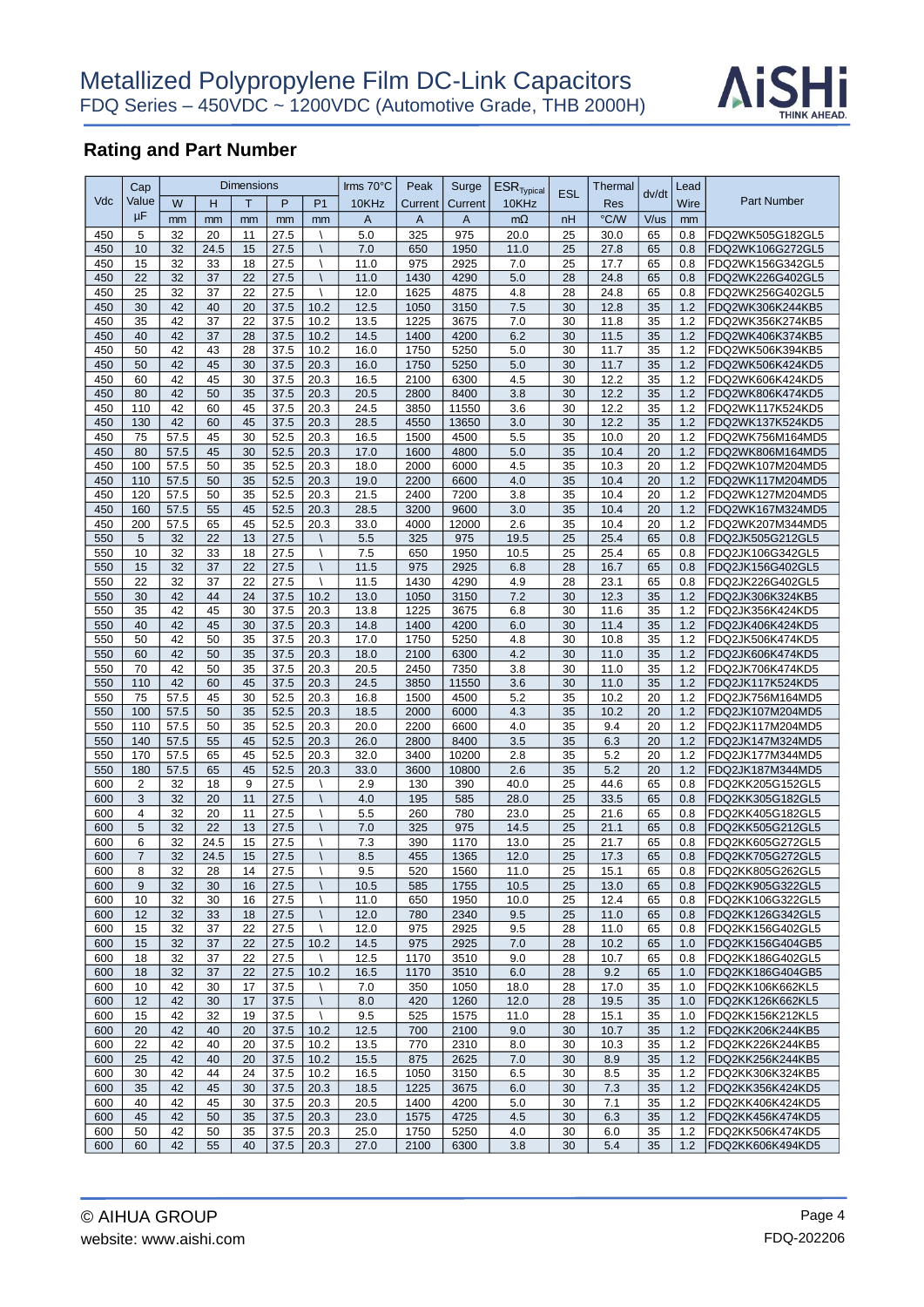

|            | Cap                 |              |            | <b>Dimensions</b> |              |                          | Irms 70°C    | Peak         | Surge        | $ESR$ <sub>Typical</sub> | <b>ESL</b> | Thermal      |          | Lead       |                                      |
|------------|---------------------|--------------|------------|-------------------|--------------|--------------------------|--------------|--------------|--------------|--------------------------|------------|--------------|----------|------------|--------------------------------------|
| Vdc        | Value               | W            | н          | T                 | P            | P <sub>1</sub>           | 10KHz        | Current      | Current      | 10KHz                    |            | Res          | dv/dt    | Wire       | <b>Part Number</b>                   |
|            | μF                  | mm           | mm         | mm                | mm           | mm                       | A            | $\mathsf{A}$ | $\mathsf{A}$ | $m\Omega$                | nH         | °C/W         | V/us     | mm         |                                      |
| 600        | 70                  | 42           | 55         | 40                | 37.5         | 20.3                     | 29.0         | 2450         | 7350         | 3.5                      | 30         | 5.1          | 35       | 1.2        | FDQ2KK706K494KD5                     |
| 600        | 75                  | 42           | 60         | 45                | 37.5         | 20.3                     | 30.0         | 2625         | 7875         | 3.0                      | 30         | 5.6          | 35       | 1.2        | FDQ2KK756K524KD5                     |
| 600        | 80                  | 42           | 60         | 45                | 37.5         | 20.3                     | 32.0         | 2800         | 8400         | 2.8                      | 30         | 5.2          | 35       | 1.2        | FDQ2KK806K524KD5                     |
| 600        | 85                  | 42           | 60         | 45                | 37.5         | 20.3                     | 34.0         | 2975         | 8925         | 2.5                      | 30         | 5.2          | 35       | 1.2        | FDQ2KK856K524KD5                     |
| 600        | 40                  | 57.5         | 45         | 25                | 52.5         | 10.2                     | 13.5         | 800          | 2400         | 8.0                      | 35         | 10.3         | 20       | 1.2        | FDQ2KK406M104MB5                     |
| 600        | 45                  | 57.5         | 45         | 25                | 52.5         | 10.2                     | 14.0         | 900          | 2700         | 7.5                      | 35         | 10.2         | 20       | 1.2        | FDQ2KK456M104MB5                     |
| 600        | 50                  | 57.5         | 45         | 25                | 52.5         | 10.2                     | 15.5         | 1000         | 3000         | 7.0                      | 35         | 8.9          | 20       | 1.2        | FDQ2KK506M104MB5                     |
| 600        | 55                  | 57.5         | 45         | 30                | 52.5         | 20.3                     | 17.0         | 1100         | 3300         | 6.2                      | 35         | 8.4          | 20       | 1.2        | FDQ2KK556M164MD5                     |
| 600        | 60                  | 57.5         | 45         | 30                | 52.5         | 20.3                     | 18.5         | 1200         | 3600         | 6.0                      | 35         | 7.3          | 20       | 1.2        | FDQ2KK606M164MD5                     |
| 600        | 65                  | 57.5         | 50         | 35                | 52.5         | 20.3                     | 20.0         | 1300         | 3900         | 5.5                      | 35         | 6.8          | 20       | 1.2        | FDQ2KK656M204MD5                     |
| 600        | 70                  | 57.5         | 50         | 35                | 52.5         | 20.3                     | 21.5         | 1400         | 4200         | 5.0                      | 35         | 6.5          | 20       | 1.2        | FDQ2KK706M204MD5                     |
| 600        | 75                  | 57.5         | 50         | 35                | 52.5         | 20.3                     | 23.5         | 1500         | 4500         | 4.5                      | 35         | 6.0          | 20       | 1.2        | FDQ2KK756M204MD5                     |
| 600        | 80                  | 57.5         | 50         | 35                | 52.5         | 20.3                     | 24.5         | 1600         | 4800         | 4.2                      | 35         | 5.9          | 20       | 1.2        | FDQ2KK806M204MD5                     |
| 600        | 90                  | 57.5         | 55         | 45                | 52.5         | 20.3                     | 26.0         | 1800         | 5400         | 4.0                      | 35         | 5.5          | 20       | 1.2        | FDQ2KK906M324MD5                     |
| 600        | 100                 | 57.5         | 55         | 45                | 52.5         | 20.3                     | 29.0         | 2000         | 6000         | 3.4                      | 35         | 5.2          | 20       | 1.2        | FDQ2KK107M324MD5                     |
| 600        | 110                 | 57.5         | 55         | 45                | 52.5         | 20.3                     | 30.0         | 2200         | 6600         | 3.0                      | 35         | 5.6          | 20       | 1.2        | FDQ2KK117M324MD5                     |
| 600        | 120                 | 57.5         | 65         | 45                | 52.5         | 20.3                     | 32.0         | 2400         | 7200         | 2.8                      | 35         | 5.2          | 20       | 1.2        | FDQ2KK127M344MD5                     |
| 600        | 130                 | 57.5         | 65         | 45                | 52.5         | 20.3                     | 33.0         | 2600         | 7800         | 2.6                      | 35         | 5.3          | 20       | 1.2        | FDQ2KK137M344MD5                     |
| 600        | 140                 | 57.5         | 65         | 45                | 52.5         | 20.3                     | 34.0         | 2800         | 8400         | 2.5                      | 35         | 5.2          | 20       | 1.2        | FDQ2KK147M344MD5                     |
| 700        | $\overline{2}$      | 32           | 18         | 9                 | 27.5         |                          | 2.9          | 130          | 390          | 40.0                     | 25         | 44.6         | 65       | 0.8        | FDQ2MK205G152GL5                     |
| 700        | 3                   | 32           | 20         | 11                | 27.5         |                          | 4.0          | 195          | 585          | 28.0                     | 25         | 33.5         | 65       | 0.8        | FDQ2MK305G182GL5                     |
| 700        | $\overline{4}$      | 32           | 20         | 11                | 27.5         |                          | 5.5          | 260          | 780          | 23.0                     | 25         | 21.6         | 65       | 0.8        | FDQ2MK405G182GL5<br>FDQ2MK505G212GL5 |
| 700<br>700 | 5<br>$6\phantom{1}$ | 32<br>32     | 22<br>24.5 | 13<br>15          | 27.5<br>27.5 |                          | 7.0<br>7.3   | 325<br>390   | 975<br>1170  | 14.5<br>13.0             | 25<br>25   | 21.1<br>21.7 | 65<br>65 | 0.8<br>0.8 | FDQ2MK605G272GL5                     |
| 700        | $\overline{7}$      | 32           |            | 15                |              |                          |              | 455          |              | 12.0                     |            |              |          |            |                                      |
| 700        | 8                   | 32           | 24.5<br>28 | 14                | 27.5<br>27.5 |                          | 8.5<br>9.5   | 520          | 1365<br>1560 | 11.0                     | 25<br>25   | 17.3<br>15.1 | 65<br>65 | 0.8<br>0.8 | FDQ2MK705G272GL5<br>FDQ2MK805G262GL5 |
| 700        | 9                   | 32           | 30         | 16                | 27.5         | Λ                        | 10.5         | 585          | 1755         | 10.5                     | 25         | 13.0         | 65       | 0.8        | FDQ2MK905G322GL5                     |
| 700        | 10                  | 32           | 30         | 16                | 27.5         | $\lambda$                | 11.0         | 650          | 1950         | 10.0                     | 25         | 12.4         | 65       | 0.8        | FDQ2MK106G322GL5                     |
| 700        | 12                  | 32           | 33         | 18                | 27.5         |                          | 12.0         | 780          | 2340         | 9.5                      | 25         | 11.0         | 65       | 0.8        | FDQ2MK126G342GL5                     |
| 700        | 15                  | 32           | 37         | 22                | 27.5         | $\overline{\phantom{0}}$ | 12.0         | 975          | 2925         | 9.5                      | 28         | 11.0         | 65       | 0.8        | FDQ2MK156G402GL5                     |
| 700        | 15                  | 32           | 37         | 22                | 27.5         | 10.2                     | 14.5         | 975          | 2925         | 7.0                      | 28         | 10.2         | 65       | 1.0        | FDQ2MK156G404GB5                     |
| 700        | 18                  | 32           | 37         | 22                | 27.5         |                          | 12.5         | 1170         | 3510         | 9.0                      | 28         | 10.7         | 65       | 0.8        | FDQ2MK186G402GL5                     |
| 700        | 18                  | 32           | 37         | 22                | 27.5         | 10.2                     | 16.5         | 1170         | 3510         | 6.0                      | 28         | 9.2          | 65       | 1.0        | FDQ2MK186G404GB5                     |
| 700        | 10                  | 42           | 30         | 17                | 37.5         |                          | 7.0          | 350          | 1050         | 18.0                     | 28         | 17.0         | 35       | 1.0        | FDQ2MK106K662KL5                     |
| 700        | 12                  | 42           | 30         | 17                | 37.5         |                          | 8.0          | 420          | 1260         | 12.0                     | 28         | 19.5         | 35       | 1.0        | FDQ2MK126K662KL5                     |
| 700        | 15                  | 42           | 32         | 19                | 37.5         | $\overline{\phantom{0}}$ | 9.5          | 525          | 1575         | 11.0                     | 28         | 15.1         | 35       | 1.0        | FDQ2MK156K212KL5                     |
| 700        | 20                  | 42           | 40         | 20                | 37.5         | 10.2                     | 12.5         | 700          | 2100         | 9.0                      | 30         | 10.7         | 35       | 1.2        | FDQ2MK206K244KB5                     |
| 700        | 22                  | 42           | 40         | 20                | 37.5         | 10.2                     | 13.5         | 770          | 2310         | 8.0                      | 30         | 10.3         | 35       | 1.2        | FDQ2MK226K244KB5                     |
| 700        | 25                  | 42           | 40         | 20                | 37.5         | 10.2                     | 15.5         | 875          | 2625         | 7.0                      | 30         | 8.9          | 35       | 1.2        | FDQ2MK256K244KB5                     |
| 700        | 30                  | 42           | 44         | 24                | 37.5         | 10.2                     | 16.5         | 1050         | 3150         | 6.5                      | 30         | 8.5          | 35       | 1.2        | FDQ2MK306K324KB5                     |
| 700        | 35                  | 42           | 45         | 30                | 37.5         | 20.3                     | 18.5         | 1225         | 3675         | 6.0                      | 30         | 7.3          | 35       | 1.2        | FDQ2MK356K424KD5                     |
| 700        | 40                  | 42           | 45         | 30                | 37.5         | 20.3                     | 20.5         | 1400         | 4200         | 5.0                      | 30         | 7.1          | 35       | 1.2        | FDQ2MK406K424KD5                     |
| 700        | 45                  | 42           | 50         | 35                | 37.5         | 20.3                     | 23.0         | 1575         | 4725         | 4.5                      | 30         | 6.3          | 35       | 1.2        | FDQ2MK456K474KD5                     |
| 700        | 50                  | 42           | 50         | 35                | 37.5         | 20.3                     | 25.0         | 1750         | 5250         | 4.0                      | 30         | 6.0          | 35       | 1.2        | FDQ2MK506K474KD5                     |
| 700        | 60                  | 42           | 55         | 40                | 37.5         | 20.3                     | 27.0         | 2100         | 6300         | 3.8                      | 30         | 5.4          | 35       | 1.2        | FDQ2MK606K494KD5                     |
| 700        | 70                  | 42           | 55         | 40                | 37.5         | 20.3                     | 29.0         | 2450         | 7350         | 3.5                      | 30         | 5.1          | 35       | 1.2        | FDQ2MK706K494KD5                     |
| 700        | 75                  | 42           | 60         | 45                | 37.5         | 20.3                     | 30.0         | 2625         | 7875         | 3.0                      | 30         | 5.6          | 35       | 1.2        | FDQ2MK756K524KD5                     |
| 700        | 80                  | 42           | 60         | 45                | 37.5         | 20.3                     | 32.0         | 2800         | 8400         | 2.8                      | 30         | 5.2          | 35       | 1.2        | FDQ2MK806K524KD5                     |
| 700        | 85                  | 42           | 60         | 45<br>25          | 37.5         | 20.3                     | 34.0         | 2975         | 8925         | 2.5                      | 30         | 5.2          | 35       | 1.2        | FDQ2MK856K524KD5                     |
| 700<br>700 | 40<br>45            | 57.5<br>57.5 | 45<br>45   | 25                | 52.5<br>52.5 | 10.2<br>10.2             | 13.5<br>14.0 | 800<br>900   | 2400<br>2700 | 8.0<br>7.5               | 35<br>35   | 10.3<br>10.2 | 20<br>20 | 1.2<br>1.2 | FDQ2MK406M104MB5<br>FDQ2MK456M104MB5 |
| 700        |                     | 57.5         | 45         | 25                |              |                          |              |              |              | 7.0                      | 35         |              | 20       | 1.2        | FDQ2MK506M104MB5                     |
| 700        | 50<br>55            | 57.5         | 45         |                   | 52.5         | 10.2<br>20.3             | 15.5<br>17.0 | 1000<br>1100 | 3000         | 6.2                      | 35         | 8.9          | 20       | 1.2        | FDQ2MK556M164MD5                     |
| 700        | 60                  | 57.5         | 45         | 30<br>30          | 52.5<br>52.5 | 20.3                     | 18.5         | 1200         | 3300<br>3600 | 6.0                      | 35         | 8.4<br>7.3   | 20       | 1.2        | FDQ2MK606M164MD5                     |
| 700        | 65                  | 57.5         | 50         | 35                | 52.5         | 20.3                     | 20.0         | 1300         | 3900         | 5.5                      | 35         | 6.8          | 20       | 1.2        | FDQ2MK656M204MD5                     |
| 700        | 70                  | 57.5         | 50         | 35                | 52.5         | 20.3                     | 21.5         | 1400         | 4200         | 5.0                      | 35         | 6.5          | 20       | 1.2        | FDQ2MK706M204MD5                     |
| 700        | 75                  | 57.5         | 50         | 35                | 52.5         | 20.3                     | 23.5         | 1500         | 4500         | 4.5                      | 35         | 6.0          | 20       | 1.2        | FDQ2MK756M204MD5                     |
| 700        | 80                  | 57.5         | 50         | 35                | 52.5         | 20.3                     | 24.5         | 1600         | 4800         | 4.2                      | 35         | 5.9          | 20       | 1.2        | FDQ2MK806M204MD5                     |
| 700        | 90                  | 57.5         | 55         | 45                | 52.5         | 20.3                     | 26.0         | 1800         | 5400         | 4.0                      | 35         | 5.5          | 20       | 1.2        | FDQ2MK906M324MD5                     |
| 700        | 100                 | 57.5         | 55         | 45                | 52.5         | 20.3                     | 29.0         | 2000         | 6000         | 3.4                      | 35         | 5.2          | 20       | 1.2        | FDQ2MK107M324MD5                     |
| 700        | 110                 | 57.5         | 55         | 45                | 52.5         | 20.3                     | 30.0         | 2200         | 6600         | 3.0                      | 35         | 5.6          | 20       | 1.2        | FDQ2MK117M324MD5                     |
| 700        | 120                 | 57.5         | 65         | 45                | 52.5         | 20.3                     | 32.0         | 2400         | 7200         | 2.8                      | 35         | 5.2          | 20       | 1.2        | FDQ2MK127M344MD5                     |
| 700        | 130                 | 57.5         | 65         | 45                | 52.5         | 20.3                     | 33.0         | 2600         | 7800         | 2.6                      | 35         | 5.3          | 20       | 1.2        | FDQ2MK137M344MD5                     |
| 700        | 140                 | 57.5         | 65         | 45                | 52.5         | 20.3                     | 34.0         | 2800         | 8400         | 2.5                      | 35         | 5.2          | 20       | 1.2        | FDQ2MK147M344MD5                     |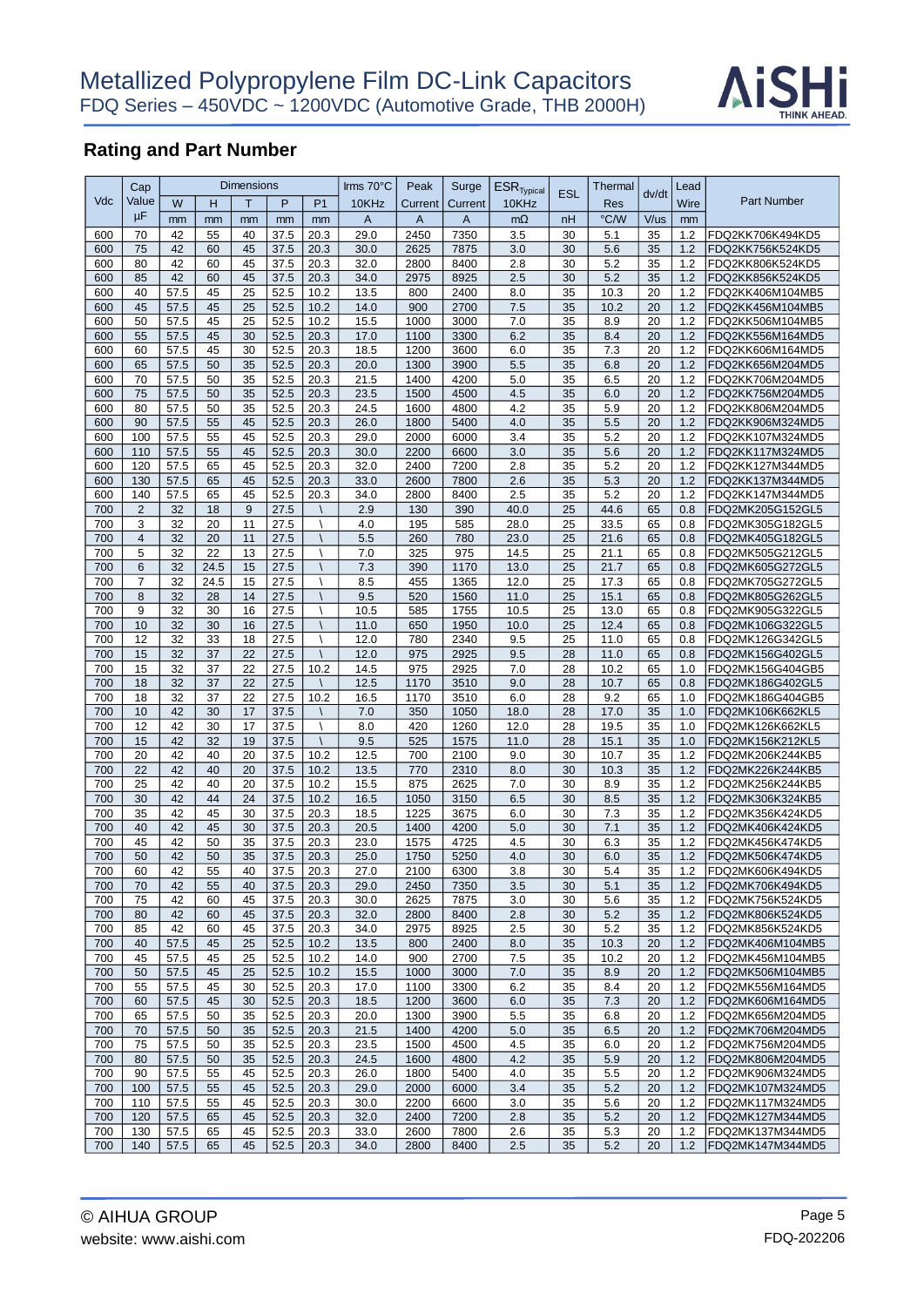

|            | Cap            |              |          | <b>Dimensions</b> |              |                             | Irms 70°C    | Peak         | Surge        | $ESR$ <sub>Typical</sub> | <b>ESL</b> | Thermal    |          | Lead       |                                      |
|------------|----------------|--------------|----------|-------------------|--------------|-----------------------------|--------------|--------------|--------------|--------------------------|------------|------------|----------|------------|--------------------------------------|
| Vdc        | Value          | W            | Η        | T                 | P            | P <sub>1</sub>              | 10KHz        | Current      | Current      | 10KHz                    |            | Res        | dv/dt    | Wire       | <b>Part Number</b>                   |
|            | μF             | mm           | mm       | mm                | mm           | mm                          | A            | $\mathsf{A}$ | $\mathsf{A}$ | $m\Omega$                | nH         | °C/W       | V/us     | mm         |                                      |
| 800        | $\overline{2}$ | 32           | 18       | 9                 | 27.5         |                             | 2.9          | 130          | 390          | 40.0                     | 25         | 44.6       | 65       | 0.8        | FDQ2NK205G152GL5                     |
| 800        | 3              | 32           | 20       | 11                | 27.5         |                             | 4.5          | 195          | 585          | 26.0                     | 25         | 28.5       | 65       | 0.8        | FDQ2NK305G182GL5                     |
| 800        | $\overline{4}$ | 32           | 24.5     | 13                | 27.5         |                             | 5.8          | 260          | 780          | 22.0                     | 25         | 20.3       | 65       | 0.8        | FDQ2NK405G222GL5                     |
| 800        | 5              | 32           | 24.5     | 15                | 27.5         |                             | 7.5          | 325          | 975          | 14.0                     | 25         | 19.0       | 65       | 0.8        | FDQ2NK505G272GL5                     |
| 800        | 6              | 32           | 30       | 16                | 27.5         |                             | 8.5          | 390          | 1170         | 12.0                     | 25         | 17.3       | 65       | 0.8        | FDQ2NK605G322GL5                     |
| 800        | $\overline{7}$ | 32           | 30       | 16                | 27.5         |                             | 9.5          | 455          | 1365         | 11.0                     | 25         | 15.1       | 65       | 0.8        | FDQ2NK705G322GL5                     |
| 800        | 8              | 32           | 33       | 18                | 27.5         | $\lambda$                   | 10.5         | 520          | 1560         | 10.5                     | 25         | 13.0       | 65       | 0.8        | FDQ2NK805G342GL5                     |
| 800        | 9              | 32           | 33       | 18                | 27.5         |                             | 11.5         | 585          | 1755         | 10.2                     | 25         | 11.1       | 65       | 0.8        | FDQ2NK905G342GL5                     |
| 800        | 10             | 32           | 37       | 22                | 27.5         | $\lambda$                   | 12.0         | 650          | 1950         | 9.5                      | 25         | 11.0       | 65       | 0.8        | FDQ2NK106G402GL5                     |
| 800        | 10             | 32           | 37       | 22                | 27.5         | 10.2                        | 14.0         | 650          | 1950         | 8.5                      | 25         | 9.0        | 65       | 1.0        | FDQ2NK106G404GB5                     |
| 800        | 12             | 32           | 37       | 22                | 27.5         |                             | 12.0         | 780          | 2340         | 9.5                      | 25         | 11.0       | 65       | 0.8        | FDQ2NK126G402GL5                     |
| 800        | 12             | 32           | 37       | 22                | 27.5         | 10.2                        | 15.0         | 780          | 2340         | 8.0                      | 25         | 8.3        | 65       | 1.0        | FDQ2NK126G404GB5                     |
| 800        | 14             | 32           | 37       | 22                | 27.5         |                             | 12.0         | 910          | 2730         | 9.5                      | 25         | 11.0       | 65       | 0.8        | FDQ2NK146G402GL5                     |
| 800        | 14             | 32           | 37       | 22                | 27.5         | 10.2                        | 16.0         | 910          | 2730         | 7.5                      | 25         | 7.8        | 65       | 1.0        | FDQ2NK146G404GB5                     |
| 800        | 8              | 42           | 30       | 17                | 37.5         |                             | 5.5          | 280          | 840          | 22.5                     | 28         | 22.0       | 35       | 1.0        | FDQ2NK805K662KL5                     |
| 800        | 9              | 42           | 30       | 17                | 37.5         |                             | 6.0          | 315          | 945          | 21.5                     | 28         | 19.4       | 35       | 1.0        | FDQ2NK905K662KL5                     |
| 800        | 10             | 42           | 32       | 19                | 37.5         | Λ                           | 7.0          | 350          | 1050         | 18.0                     | 28         | 17.0       | 35       | 1.0        | FDQ2NK106K212KL5                     |
| 800        | 12             | 42           | 32       | 19                | 37.5         | $\sqrt{2}$                  | 8.0          | 420          | 1260         | 12.0                     | 28         | 19.5       | 35       | 1.0        | FDQ2NK126K212KL5                     |
| 800        | 14             | 42           | 32       | 19                | 37.5         | Λ                           | 9.5          | 490          | 1470         | 11.0                     | 28         | 15.1       | 35       | 1.0        | FDQ2NK146K212KL5                     |
| 800        | 15             | 42           | 40       | 20                | 37.5         | 10.2                        | 12.5         | 525          | 1575         | 9.0                      | 30         | 10.7       | 35       | 1.2        | FDQ2NK156K244KB5                     |
| 800        | 20             | 42           | 44       | 24                | 37.5         | 10.2                        | 13.5         | 700          | 2100         | 8.0                      | 30         | 10.3       | 35       | 1.2        | FDQ2NK206K324KB5                     |
| 800        | 25             | 42           | 44       | 24                | 37.5         | 10.2                        | 16.5         | 875          | 2625         | 6.5                      | 30         | 8.5        | 35       | 1.2        | FDQ2NK256K324KB5                     |
| 800        | 30             | 42           | 45       | 30                | 37.5         | 20.3                        | 20.0         | 1050         | 3150         | 5.8                      | 30         | 6.5        | 35       | 1.2        | FDQ2NK306K424KD5                     |
| 800        | 35             | 42           | 50       | 35                | 37.5         | 20.3                        | 22.0         | 1225         | 3675         | 5.5                      | 30         | 5.6        | 35       | 1.2        | FDQ2NK356K474KD5                     |
| 800        | 40             | 42           | 50       | 35                | 37.5         | 20.3                        | 25.0         | 1400         | 4200         | 4.8                      | 30         | 5.0        | 35       | 1.2        | FDQ2NK406K474KD5                     |
| 800        | 45             | 42           | 55       | 40                | 37.5         | 20.3                        | 28.0         | 1575         | 4725         | 4.0                      | 30         | 4.8        | 35       | 1.2        | FDQ2NK456K494KD5                     |
| 800        | 50             | 42           | 55       | 40                | 37.5         | 20.3                        | 31.0         | 1750         | 5250         | 3.6                      | 30         | 4.3        | 35       | 1.2        | FDQ2NK506K494KD5                     |
| 800        | 55             | 42           | 60       | 45                | 37.5         | 20.3                        | 32.5         | 1925         | 5775         | 3.4                      | 30         | 4.2        | 35       | 1.2        | FDQ2NK556K524KD5                     |
| 800        | 60             | 42           | 60       | 45                | 37.5         | 20.3                        | 34.0         | 2100         | 6300         | 3.2                      | 30         | 4.1        | 35       | 1.2        | FDQ2NK606K524KD5                     |
| 800        | 65             | 42           | 60       | 45                | 37.5         | 20.3                        | 35.0         | 2275         | 6825         | 2.8                      | 30         | 4.4        | 35       | 1.2        | FDQ2NK656K524KD5                     |
| 800        | 25             | 57.5         | 45       | 25                | 52.5         | 10.2                        | 8.5          | 500          | 1500         | 12.0                     | 35         | 17.3       | 20       | 1.2        | FDQ2NK256M104MB5                     |
| 800        | 30             | 57.5         | 45       | 25                | 52.5         | 10.2                        | 10.0         | 600          | 1800         | 10.5                     | 35         | 14.3       | 20       | 1.2        | FDQ2NK306M104MB5                     |
| 800        | 35             | 57.5         | 45<br>45 | 25                | 52.5         | 10.2                        | 12.0         | 700          | 2100         | 9.5                      | 35         | 11.0       | 20       | 1.2        | FDQ2NK356M104MB5                     |
| 800        | 40             | 57.5         |          | 30                | 52.5         | 20.3                        | 14.0         | 800          | 2400         | 8.5                      | 35         | 9.0        | 20       | 1.2        | FDQ2NK406M164MD5                     |
| 800<br>800 | 45<br>50       | 57.5<br>57.5 | 45<br>50 | 30<br>35          | 52.5<br>52.5 | 20.3<br>20.3                | 15.5         | 900<br>1000  | 2700<br>3000 | 7.0<br>5.8               | 35<br>35   | 8.9<br>8.9 | 20<br>20 | 1.2<br>1.2 | FDQ2NK456M164MD5<br>FDQ2NK506M204MD5 |
| 800        | 55             | 57.5         | 50       | 35                | 52.5         | 20.3                        | 17.0<br>19.0 | 1100         | 3300         | 5.5                      | 35         | 7.6        | 20       | 1.2        | FDQ2NK556M204MD5                     |
| 800        | 60             | 57.5         | 50       | 35                | 52.5         | 20.3                        | 21.0         | 1200         | 3600         | 4.8                      | 35         | 7.1        | 20       | 1.2        | FDQ2NK606M204MD5                     |
| 800        | 65             | 57.5         | 55       | 45                | 52.5         | 20.3                        | 22.5         | 1300         | 3900         | 4.6                      | 35         | 6.4        | 20       | 1.2        | FDQ2NK656M324MD5                     |
| 800        | 70             | 57.5         | 55       | 45                | 52.5         | 20.3                        | 24.0         | 1400         | 4200         | 4.5                      | 35         | 5.8        | 20       | 1.2        | FDQ2NK706M324MD5                     |
| 800        | 75             | 57.5         | 55       | 45                | 52.5         | 20.3                        | 25.5         | 1500         | 4500         | 4.3                      | 35         | 5.4        | 20       | 1.2        | FDQ2NK756M324MD5                     |
| 800        | 80             | 57.5         | 55       | 45                | 52.5         | 20.3                        | 26.0         | 1600         | 4800         | 4.2                      | 35         | 5.3        | 20       | 1.2        | FDQ2NK806M324MD5                     |
| 800        | 90             | 57.5         | 55       | 45                | 52.5         | 20.3                        | 27.5         | 1800         | 5400         | 4.0                      | 35         | 5.0        | 20       | 1.2        | FDQ2NK906M324MD5                     |
| 800        | 100            | 57.5         | 65       | 45                | 52.5         | 20.3                        | 31.5         | 2000         | 6000         | 3.2                      | 35         | 4.7        | 20       | 1.2        | FDQ2NK107M344MD5                     |
| 800        | 110            | 57.5         | 65       | 45                | 52.5         | 20.3                        | 34.0         | 2200         | 6600         | 3.0                      | 35         | 4.3        | 20       | 1.2        | FDQ2NK117M344MD5                     |
| 900        | $\mathbf{1}$   | 32           | 18       | 9                 | 27.5         | $\overline{\phantom{a}}$    | 2.0          | 70           | 210          | 65.0                     | 25         | 57.7       | 70       | 0.8        | FDQ2QK105G152GL5                     |
| 900        | 2              | 32           | 20       | 11                | 27.5         |                             | 3.2          | 140          | 420          | 38.0                     | 25         | 38.5       | 70       | 0.8        | FDQ2QK205G182GL5                     |
| 900        | 3              | 32           | 22       | 13                | 27.5         | $\mathcal{L}_{\mathcal{L}}$ | 4.8          | 210          | 630          | 30.0                     | 25         | 21.7       | 70       | 0.8        | FDQ2QK305G212GL5                     |
| 900        | 4              | 32           | 24.5     | 15                | 27.5         | Λ                           | 6.0          | 280          | 840          | 20.5                     | 25         | 20.3       | 70       | 0.8        | FDQ2QK405G272GL5                     |
| 900        | 5              | 32           | 30       | 16                | 27.5         |                             | 7.5          | 350          | 1050         | 12.0                     | 25         | 22.2       | 70       | 0.8        | FDQ2QK505G322GL5                     |
| 900        | 6              | 32           | 33       | 18                | 27.5         |                             | 7.8          | 420          | 1260         | 11.5                     | 25         | 21.4       | 70       | 0.8        | FDQ2QK605G342GL5                     |
| 900        | $\overline{7}$ | 32           | 33       | 18                | 27.5         |                             | 10.5         | 490          | 1470         | 10.2                     | 25         | 13.3       | 70       | 0.8        | FDQ2QK705G342GL5                     |
| 900        | 8              | 32           | 37       | 22                | 27.5         |                             | 11.5         | 560          | 1680         | 9.5                      | 25         | 11.9       | 70       | 0.8        | FDQ2QK805G402GL5                     |
| 900        | 8              | 32           | 37       | 22                | 27.5         | 10.2                        | 12.5         | 560          | 1680         | 9.0                      | 25         | 10.7       | 70       | 1.0        | FDQ2QK805G404GB5                     |
| 900        | 9              | 32           | 37       | 22                | 27.5         | $\lambda$                   | 11.8         | 630          | 1890         | 9.7                      | 25         | 11.1       | 70       | 0.8        | FDQ2QK905G402GL5                     |
| 900        | 9              | 32           | 37       | 22                | 27.5         | 10.2                        | 14.0         | 630          | 1890         | 7.8                      | 25         | 9.8        | 70       | 1.0        | FDQ2QK905G404GB5                     |
| 900        | 10             | 32           | 37       | 22                | 27.5         | Λ                           | 12.0         | 700          | 2100         | 9.5                      | 25         | 11.0       | 70       | 0.8        | FDQ2QK106G402GL5                     |
| 900        | 10             | 32           | 37       | 22                | 27.5         | 10.2                        | 15.5         | 700          | 2100         | 7.2                      | 25         | 8.7        | 70       | 1.0        | FDQ2QK106G404GB5                     |
| 900        | 5              | 42           | 30       | 17                | 37.5         | Λ                           | 3.8          | 175          | 525          | 28.0                     | 28         | 37.1       | 35       | 1.0        | FDQ2QK505K662KL5                     |
| 900        | 6              | 42           | 30       | 17                | 37.5         |                             | 4.5          | 210          | 630          | 25.0                     | 28         | 29.6       | 35       | 1.0        | FDQ2QK605K662KL5                     |
| 900        | $\overline{7}$ | 42           | 30       | 17                | 37.5         |                             | 5.0          | 245          | 735          | 22.0                     | 28         | 27.3       | 35       | 1.0        | FDQ2QK705K662KL5                     |
| 900        | 8              | 42           | 32       | 19                | 37.5         |                             | 6.0          | 280          | 840          | 19.5                     | 28         | 21.4       | 35       | 1.0        | FDQ2QK805K212KL5                     |
| 900        | 10             | 42           | 40       | 20                | 37.5         | 10.2                        | 7.5          | 350          | 1050         | 13.0                     | 30         | 20.5       | 35       | 1.2        | FDQ2QK106K244KB5                     |
| 900        | 12             | 42           | 37       | 22                | 37.5         | 10.2                        | 9.0          | 420          | 1260         | 11.5                     | 30         | 16.1       | 35       | 1.2        | FDQ2QK126K274KB5                     |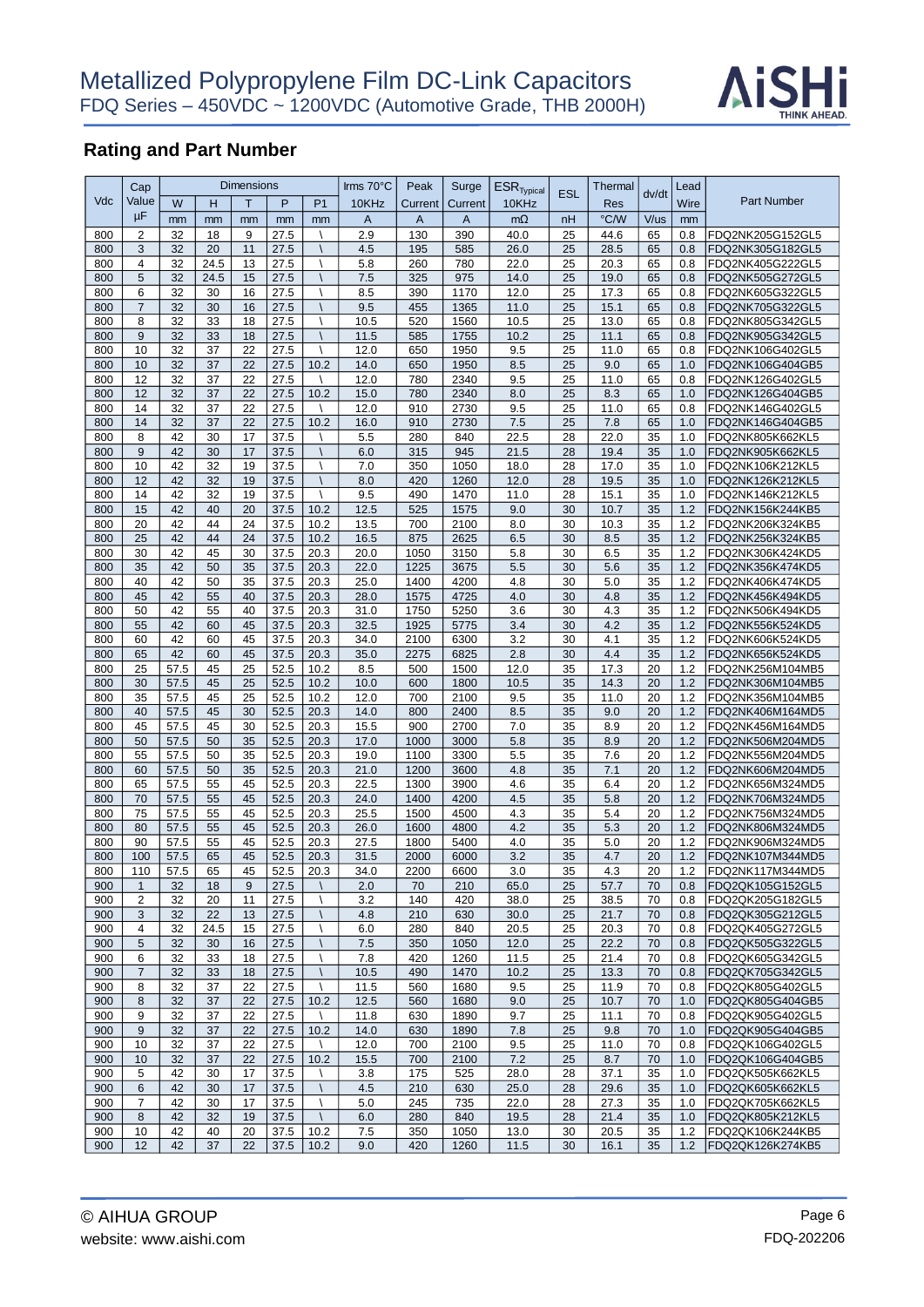

|              | Cap                            |              |          | <b>Dimensions</b> |              |                | Irms 70°C    | Peak           | Surge        | $ESR$ <sub>Typical</sub> | <b>ESL</b> | Thermal      |          | Lead       |                                      |
|--------------|--------------------------------|--------------|----------|-------------------|--------------|----------------|--------------|----------------|--------------|--------------------------|------------|--------------|----------|------------|--------------------------------------|
| Vdc          | Value                          | W            | н        | T                 | P            | P <sub>1</sub> | 10KHz        | Current        | Current      | 10KHz                    |            | Res          | dv/dt    | Wire       | <b>Part Number</b>                   |
|              | μF                             | mm           | mm       | mm                | mm           | mm             | A            | $\overline{A}$ | A            | $m\Omega$                | nH         | °C/W         | V/us     | mm         |                                      |
| 900          | 15                             | 42           | 44       | 24                | 37.5         | 10.2           | 10.5         | 525            | 1575         | 10.5                     | 30         | 13.0         | 35       | 1.2        | FDQ2QK156K324KB5                     |
| 900          | 18                             | 42           | 44       | 24                | 37.5         | 10.2           | 13.0         | 630            | 1890         | 8.8                      | 30         | 10.1         | 35       | 1.2        | FDQ2QK186K324KB5                     |
| 900          | 20                             | 42           | 44       | 24                | 37.5         | 10.2           | 14.5         | 700            | 2100         | 7.5                      | 30         | 9.5          | 35       | 1.2        | FDQ2QK206K324KB5                     |
| 900          | 25                             | 42           | 45       | 30                | 37.5         | 20.3           | 17.5         | 875            | 2625         | 6.2                      | 30         | 7.9          | 35       | 1.2        | FDQ2QK256K424KD5                     |
| 900          | 30                             | 42           | 50       | 35                | 37.5         | 20.3           | 21.5         | 1050           | 3150         | 5.0                      | 30         | 6.5          | 35       | 1.2        | FDQ2QK306K474KD5                     |
| 900          | 35                             | 42           | 55       | 40                | 37.5         | 20.3           | 23.0         | 1225           | 3675         | 4.6                      | 30         | 6.2          | 35       | 1.2        | FDQ2QK356K494KD5                     |
| 900          | 40                             | 42           | 55       | 40                | 37.5         | 20.3           | 26.5         | 1400           | 4200         | 3.9                      | 30         | 5.5          | 35       | 1.2        | FDQ2QK406K494KD5                     |
| 900          | 45                             | 42           | 60       | 45                | 37.5         | 20.3           | 30.0         | 1575           | 4725         | 3.4                      | 30         | 4.9          | 35       | 1.2        | FDQ2QK456K524KD5                     |
| 900          | 50                             | 42           | 60       | 45                | 37.5         | 20.3           | 33.5         | 1750           | 5250         | 3.0                      | 30         | 4.5          | 35       | 1.2        | FDQ2QK506K524KD5                     |
| 900          | 15                             | 57.5         | 45       | 25                | 52.5         | 10.2           | 5.5          | 300            | 900          | 22.0                     | 35         | 22.5         | 20       | 1.2        | FDQ2QK156M104MB5                     |
| 900          | 20                             | 57.5         | 45       | 25                | 52.5         | 10.2           | 7.5          | 400            | 1200         | 13.5                     | 35         | 19.8         | 20       | 1.2        | FDQ2QK206M104MB5                     |
| 900          | 25                             | 57.5         | 45       | 25                | 52.5         | 10.2           | 9.0          | 500            | 1500         | 11.5                     | 35         | 16.1         | 20       | 1.2        | FDQ2QK256M104MB5                     |
| 900          | 30                             | 57.5         | 45       | 30                | 52.5         | 20.3           | 11.0         | 600            | 1800         | 10.0                     | 35         | 12.4         | 20       | 1.2        | FDQ2QK306M164MD5                     |
| 900          | 35                             | 57.5         | 45       | 30                | 52.5         | 20.3           | 12.5         | 700            | 2100         | 9.0                      | 35         | 10.7         | 20       | 1.2        | FDQ2QK356M164MD5                     |
| 900          | 40                             | 57.5         | 50       | 35                | 52.5         | 20.3           | 14.5         | 800            | 2400         | 7.5                      | 35         | 9.5          | 20       | 1.2        | FDQ2QK406M204MD5                     |
| 900          | 45                             | 57.5         | 50       | 35                | 52.5         | 20.3           | 16.0         | 900            | 2700         | 6.8                      | 35         | 8.6          | 20       | 1.2        | FDQ2QK456M204MD5                     |
| 900          | 50                             | 57.5         | 50       | 35                | 52.5         | 20.3           | 18.0         | 1000           | 3000         | 6.4                      | 35         | 7.2          | 20       | 1.2        | FDQ2QK506M204MD5                     |
| 900          | 55                             | 57.5         | 55       | 45                | 52.5         | 20.3           | 20.0         | 1100           | 3300         | 5.6                      | 35         | 6.7          | 20       | 1.2        | FDQ2QK556M324MD5                     |
| 900          | 60                             | 57.5         | 55       | 45                | 52.5         | 20.3           | 21.5         | 1200           | 3600         | 4.8                      | 35         | 6.8          | 20       | 1.2        | FDQ2QK606M324MD5                     |
| 900          | 65                             | 57.5         | 55       | 45                | 52.5         | 20.3           | 23.0         | 1300           | 3900         | 4.5                      | 35         | 6.3          | 20       | 1.2        | FDQ2QK656M324MD5                     |
| 900          | 70                             | 57.5         | 65       | 45                | 52.5         | 20.3           | 25.0         | 1400           | 4200         | 4.0                      | 35         | 6.0          | 20       | 1.2        | FDQ2QK706M344MD5                     |
| 900          | 75                             | 57.5         | 65       | 45                | 52.5         | 20.3           | 25.5         | 1500           | 4500         | 3.9                      | 35         | 5.9          | 20       | 1.2        | FDQ2QK756M344MD5                     |
| 900          | 80                             | 57.5         | 65       | 45                | 52.5         | 20.3           | 26.5         | 1600           | 4800         | 3.8                      | 35         | 5.6          | 20       | 1.2        | FDQ2QK806M344MD5                     |
| 900          | 85                             | 57.5         | 65       | 45                | 52.5         | 20.3           | 28.5         | 1700           | 5100         | 3.6                      | 35         | 5.1          | 20       | 1.2        | FDQ2QK856M344MD5                     |
| 1000         | $\mathbf{1}$<br>$\overline{2}$ | 32<br>32     | 18<br>22 | 9<br>13           | 27.5<br>27.5 |                | 2.0          | 75             | 225<br>450   | 65.0<br>38.0             | 25<br>25   | 57.7<br>32.2 | 75       | 0.8        | FDQ3KK105G152GL5<br>FDQ3KK205G212GL5 |
| 1000<br>1000 | 3                              | 32           | 24.5     | 15                | 27.5         |                | 3.5<br>5.0   | 150<br>225     | 675          | 22.0                     | 25         | 27.3         | 75<br>75 | 0.8<br>0.8 | FDQ3KK305G272GL5                     |
| 1000         | $\overline{4}$                 | 32           | 30       | 16                | 27.5         |                | 7.0          | 300            | 900          |                          | 25         |              | 75       | 0.8        |                                      |
| 1000         | $\sqrt{5}$                     | 32           | 33       | 18                | 27.5         |                | 8.5          | 375            | 1125         | 16.5<br>12.5             | 25         | 18.6<br>16.6 | 75       | 0.8        | FDQ3KK405G322GL5<br>FDQ3KK505G342GL5 |
| 1000         | 6                              | 32           | 33       | 18                | 27.5         |                | 9.0          | 450            | 1350         | 11.5                     | 25         | 16.1         | 75       | 0.8        | FDQ3KK605G342GL5                     |
| 1000         | $\overline{7}$                 | 32           | 37       | 22                | 27.5         |                | 9.5          | 525            | 1575         | 11.0                     | 25         | 15.1         | 75       | 0.8        | FDQ3KK705G402GL5                     |
| 1000         | $\overline{7}$                 | 32           | 37       | 22                | 27.5         | 10.2           | 11.5         | 525            | 1575         | 9.8                      | 25         | 11.6         | 75       | 1.0        | FDQ3KK705G404GB5                     |
| 1000         | 8                              | 32           | 37       | 22                | 27.5         |                | 10.5         | 600            | 1800         | 10.5                     | 25         | 13.0         | 75       | 0.8        | FDQ3KK805G402GL5                     |
| 1000         | 8                              | 32           | 37       | 22                | 27.5         | 10.2           | 13.0         | 600            | 1800         | 8.8                      | 25         | 10.1         | 75       | 1.0        | FDQ3KK805G404GB5                     |
| 1000         | 5                              | 42           | 30       | 17                | 37.5         |                | 3.8          | 175            | 525          | 28.0                     | 28         | 37.1         | 35       | 1.0        | FDQ3KK505K662KL5                     |
| 1000         | $6\phantom{1}$                 | 42           | 30       | 17                | 37.5         |                | 4.5          | 210            | 630          | 25.0                     | 28         | 29.6         | 35       | 1.0        | FDQ3KK605K662KL5                     |
| 1000         | $\overline{7}$                 | 42           | 30       | 17                | 37.5         | Λ              | 5.0          | 245            | 735          | 22.0                     | 28         | 27.3         | 35       | 1.0        | FDQ3KK705K662KL5                     |
| 1000         | 8                              | 42           | 32       | 19                | 37.5         | $\sqrt{2}$     | 6.0          | 280            | 840          | 19.5                     | 28         | 21.4         | 35       | 1.0        | FDQ3KK805K212KL5                     |
| 1000         | 10                             | 42           | 40       | 20                | 37.5         | 10.2           | 7.5          | 350            | 1050         | 13.0                     | 30         | 20.5         | 35       | 1.2        | FDQ3KK106K244KB5                     |
| 1000         | 12                             | 42           | 37       | 22                | 37.5         | 10.2           | 9.0          | 420            | 1260         | 11.5                     | 30         | 16.1         | 35       | 1.2        | FDQ3KK126K274KB5                     |
| 1000         | 15                             | 42           | 44       | 24                | 37.5         | 10.2           | 11.5         | 525            | 1575         | 10.0                     | 30         | 11.3         | 35       | 1.2        | FDQ3KK156K324KB5                     |
| 1000         | 18                             | 42           | 45       | 30                | 37.5         | 20.3           | 14.0         | 630            | 1890         | 7.8                      | 30         | 9.8          | 35       | 1.2        | FDQ3KK186K424KD5                     |
| 1000         | 20                             | 42           | 45       | 30                | 37.5         | 20.3           | 15.5         | 700            | 2100         | 7.0                      | 30         | 8.9          | 35       | 1.2        | FDQ3KK206K424KD5                     |
| 1000         | 25                             | 42           | 50       | 35                | 37.5         | 20.3           | 19.5         | 875            | 2625         | 5.5                      | 30         | 7.2          | 35       | 1.2        | FDQ3KK256K474KD5                     |
| 1000         | 30                             | 42           | 55       | 40                | 37.5         | 20.3           | 23.0         | 1050           | 3150         | 4.6                      | 30         | 6.2          | 35       | 1.2        | FDQ3KK306K494KD5                     |
| 1000         | 35                             | 42           | 55       | 40                | 37.5         | 20.3           | 25.0         | 1225           | 3675         | 4.0                      | 30         | 6.0          | 35       | 1.2        | FDQ3KK356K494KD5                     |
| 1000         | 40                             | 42           | 60       | 45                | 37.5         | 20.3           | 28.5         | 1400           | 4200         | 3.6                      | 30         | 5.1          | 35       | 1.2        | FDQ3KK406K524KD5                     |
| 1000         | 15                             | 57.5         | 45       | 25                | 52.5         | 10.2           | 5.8          | 300            | 900          | 19.8                     | 35         | 22.5         | 20       | 1.2        | FDQ3KK156M104MB5                     |
| 1000         | 20                             | 57.5         | 45       | 25                | 52.5         | 10.2           | 7.5          | 400            | 1200         | 13.5                     | 35         | 19.8         | 20       | 1.2        | FDQ3KK206M104MB5                     |
| 1000         | 25                             | 57.5         | 45       | 25                | 52.5         | 10.2           | 9.5          | 500            | 1500         | 11.0                     | 35         | 15.1         | 20       | 1.2        | FDQ3KK256M104MB5                     |
| 1000<br>1000 | 30<br>35                       | 57.5<br>57.5 | 45<br>45 | 30                | 52.5         | 20.3           | 11.5         | 600            | 1800<br>2100 | 9.8<br>8.0               | 35<br>35   | 11.6         | 20<br>20 | 1.2<br>1.2 | FDQ3KK306M164MD5                     |
|              |                                |              |          | 30                | 52.5         | 20.3           | 13.5         | 700            |              |                          |            | 10.3         |          |            | FDQ3KK356M164MD5                     |
| 1000         | 40                             | 57.5         | 50       | 35                | 52.5         | 20.3           | 15.5         | 800            | 2400         | 7.0                      | 35         | 8.9          | 20       | 1.2        | FDQ3KK406M204MD5                     |
| 1000         | 45                             | 57.5         | 55       | 45<br>45          | 52.5         | 20.3           | 17.5         | 900            | 2700         | 6.2                      | 35         | 7.9          | 20<br>20 | 1.2        | FDQ3KK456M324MD5<br>FDQ3KK506M324MD5 |
| 1000<br>1000 | 50<br>55                       | 57.5<br>57.5 | 55<br>55 | 45                | 52.5<br>52.5 | 20.3<br>20.3   | 19.5<br>21.0 | 1000<br>1100   | 3000<br>3300 | 5.8<br>5.0               | 35<br>35   | 6.8<br>6.8   | 20       | 1.2<br>1.2 | FDQ3KK556M324MD5                     |
| 1000         | 60                             | 57.5         | 65       | 45                | 52.5         | 20.3           | 23.0         | 1200           | 3600         | 4.6                      | 35         | 6.2          | 20       | 1.2        | FDQ3KK606M344MD5                     |
| 1000         | 65                             | 57.5         | 65       | 45                | 52.5         | 20.3           | 25.0         | 1300           | 3900         | 4.2                      | 35         | 5.7          | 20       | 1.2        | FDQ3KK656M344MD5                     |
| 1000         | 70                             | 57.5         | 65       | 45                | 52.5         | 20.3           | 27.0         | 1400           | 4200         | 3.8                      | 35         | 5.4          | 20       | 1.2        | FDQ3KK706M344MD5                     |
| 1100         | $\mathbf{1}$                   | 32           | 20       | 11                | 27.5         |                | 2.2          | 80             | 240          | 65.0                     | 25         | 47.7         | 80       | 0.8        | FDQ3MK105G182GL5                     |
| 1100         | 1.5                            | 32           | 22       | 13                | 27.5         |                | 2.5          | 120            | 360          | 46.0                     | 25         | 52.2         | 80       | 0.8        | FDQ3MK155G212GL5                     |
| 1100         | 2                              | 32           | 24.5     | 13                | 27.5         |                | 4.8          | 160            | 480          | 24.5                     | 25         | 26.6         | 80       | 0.8        | FDQ3MK205G222GL5                     |
| 1100         | 3                              | 32           | 30       | 16                | 27.5         |                | 6.5          | 240            | 720          | 18.5                     | 25         | 19.2         | 80       | 0.8        | FDQ3MK305G322GL5                     |
| 1100         | $\overline{4}$                 | 32           | 33       | 18                | 27.5         |                | 8.5          | 320            | 960          | 12.5                     | 25         | 16.6         | 80       | 0.8        | FDQ3MK405G342GL5                     |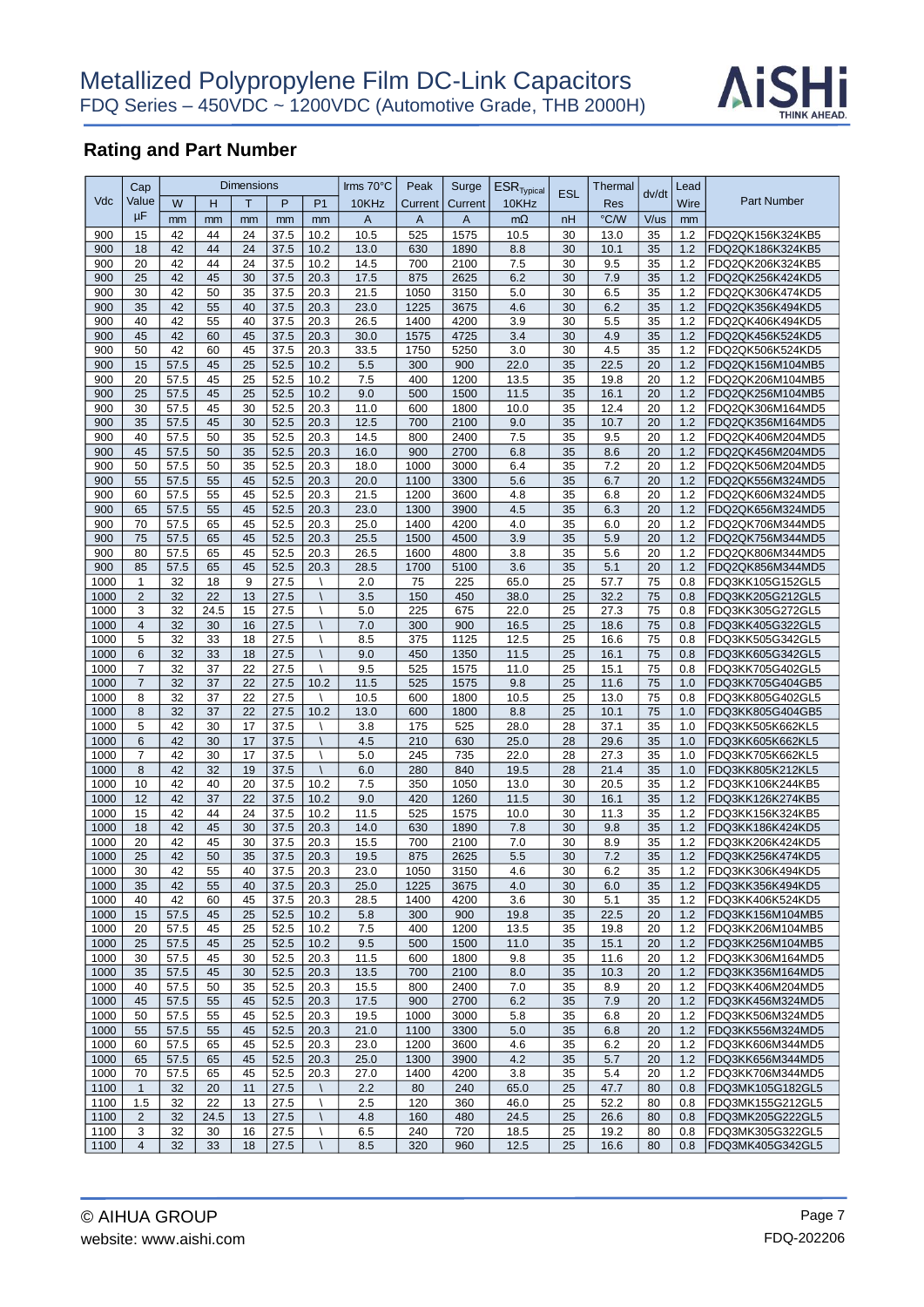

| $ESR$ <sub>Typical</sub><br><b>ESL</b><br>dv/dt<br>Vdc<br>Value<br>W<br>Η<br>T<br>P<br>P <sub>1</sub><br>10KHz<br>Current<br>10KHz<br>Wire<br>Current<br>Res<br>μF<br>°C/W<br>V/us<br>A<br>$\mathsf{A}$<br>$m\Omega$<br>mm<br>A<br>nH<br>mm<br>mm<br>mm<br>mm<br>mm<br>5<br>32<br>37<br>22<br>27.5<br>9.8<br>400<br>1200<br>10.8<br>25<br>14.5<br>80<br>0.8<br>1100<br>5<br>37<br>32<br>22<br>27.5<br>10.2<br>10.5<br>400<br>1200<br>10.5<br>25<br>13.0<br>1.0<br>1100<br>80<br>1100<br>32<br>37<br>22<br>27.5<br>480<br>1440<br>80<br>6<br>10.5<br>10.5<br>25<br>13.0<br>0.8<br>$\lambda$ | <b>Part Number</b><br>FDQ3MK505G402GL5 |
|--------------------------------------------------------------------------------------------------------------------------------------------------------------------------------------------------------------------------------------------------------------------------------------------------------------------------------------------------------------------------------------------------------------------------------------------------------------------------------------------------------------------------------------------------------------------------------------------|----------------------------------------|
|                                                                                                                                                                                                                                                                                                                                                                                                                                                                                                                                                                                            |                                        |
|                                                                                                                                                                                                                                                                                                                                                                                                                                                                                                                                                                                            |                                        |
|                                                                                                                                                                                                                                                                                                                                                                                                                                                                                                                                                                                            |                                        |
|                                                                                                                                                                                                                                                                                                                                                                                                                                                                                                                                                                                            | FDQ3MK505G404GB5                       |
|                                                                                                                                                                                                                                                                                                                                                                                                                                                                                                                                                                                            | FDQ3MK605G402GL5                       |
| 37<br>1100<br>6<br>32<br>22<br>27.5<br>10.2<br>13.0<br>480<br>1440<br>8.8<br>25<br>10.1<br>80<br>1.0                                                                                                                                                                                                                                                                                                                                                                                                                                                                                       | FDQ3MK605G404GB5                       |
| 1100<br>3<br>42<br>30<br>17<br>37.5<br>2.5<br>120<br>360<br>46.0<br>28<br>52.2<br>40<br>1.0                                                                                                                                                                                                                                                                                                                                                                                                                                                                                                | FDQ3MK305K662KL5                       |
| 42<br>1100<br>$\overline{4}$<br>30<br>17<br>37.5<br>160<br>480<br>32.5<br>28<br>37.7<br>3.5<br>40<br>1.0                                                                                                                                                                                                                                                                                                                                                                                                                                                                                   | FDQ3MK405K662KL5                       |
| 42<br>4.7<br>32<br>19<br>37.5<br>4.0<br>28.0<br>40<br>1100<br>188<br>564<br>28<br>33.5<br>1.0<br>Ι                                                                                                                                                                                                                                                                                                                                                                                                                                                                                         | FDQ3MK475K212KL5                       |
| 1100<br>5<br>42<br>32<br>19<br>37.5<br>4.2<br>200<br>600<br>26.0<br>28<br>32.7<br>40<br>1.0                                                                                                                                                                                                                                                                                                                                                                                                                                                                                                | FDQ3MK505K212KL5                       |
| 6<br>42<br>32<br>19<br>37.5<br>5.0<br>240<br>720<br>23.5<br>28<br>25.5<br>40<br>1100<br>$\lambda$<br>1.0                                                                                                                                                                                                                                                                                                                                                                                                                                                                                   | FDQ3MK605K212KL5                       |
| 1100<br>$\overline{7}$<br>42<br>40<br>20<br>37.5<br>1.2<br>10.2<br>6.0<br>280<br>840<br>18.5<br>30<br>22.5<br>40                                                                                                                                                                                                                                                                                                                                                                                                                                                                           | FDQ3MK705K244KB5                       |
| 8<br>37<br>42<br>22<br>37.5<br>10.2<br>320<br>960<br>16.5<br>21.5<br>40<br>1.2<br>1100<br>6.5<br>30                                                                                                                                                                                                                                                                                                                                                                                                                                                                                        | FDQ3MK805K274KB5                       |
| 1100<br>9<br>42<br>37<br>22<br>37.5<br>10.2<br>13.0<br>40<br>1.2<br>7.5<br>360<br>1080<br>30<br>20.5                                                                                                                                                                                                                                                                                                                                                                                                                                                                                       | FDQ3MK905K274KB5                       |
| 10<br>$1100$<br>42<br>44<br>24<br>37.5<br>10.2<br>8.5<br>400<br>1200<br>12.0<br>30<br>17.3<br>40<br>1.2                                                                                                                                                                                                                                                                                                                                                                                                                                                                                    | FDQ3MK106K324KB5                       |
| 1100<br>12<br>42<br>44<br>24<br>37.5<br>10.2<br>480<br>1440<br>13.9<br>40<br>1.2<br>10.0<br>10.8<br>30                                                                                                                                                                                                                                                                                                                                                                                                                                                                                     | FDQ3MK126K324KB5                       |
| 42<br>45<br>9.5<br>1100<br>14<br>30<br>37.5<br>20.3<br>12.0<br>560<br>1680<br>30<br>11.0<br>40<br>1.2                                                                                                                                                                                                                                                                                                                                                                                                                                                                                      | FDQ3MK146K424KD5                       |
| 42<br>15<br>45<br>30<br>37.5<br>20.3<br>13.0<br>600<br>8.5<br>30<br>40<br>1.2<br>1100<br>1800<br>10.4                                                                                                                                                                                                                                                                                                                                                                                                                                                                                      | FDQ3MK156K424KD5                       |
| 42<br>35<br>37.5<br>20.3<br>1.2<br>1100<br>18<br>50<br>15.0<br>720<br>2160<br>7.0<br>30<br>9.5<br>40                                                                                                                                                                                                                                                                                                                                                                                                                                                                                       | FDQ3MK186K474KD5                       |
| 35<br>20<br>42<br>50<br>37.5<br>20.3<br>16.5<br>800<br>2400<br>6.5<br>30<br>8.5<br>40<br>1.2<br>1100                                                                                                                                                                                                                                                                                                                                                                                                                                                                                       | FDQ3MK206K474KD5                       |
| 1100<br>25<br>42<br>55<br>37.5<br>20.3<br>1.2<br>40<br>20.5<br>1000<br>3000<br>5.0<br>30<br>40<br>7.1                                                                                                                                                                                                                                                                                                                                                                                                                                                                                      | FDQ3MK256K494KD5                       |
| 30<br>42<br>45<br>4.3<br>60<br>37.5<br>20.3<br>24.5<br>1200<br>30<br>5.8<br>40<br>1.2<br>1100<br>3600                                                                                                                                                                                                                                                                                                                                                                                                                                                                                      | FDQ3MK306K524KD5                       |
| 1100<br>15<br>57.5<br>45<br>25<br>52.5<br>10.2<br>6.5<br>300<br>900<br>16.5<br>35<br>21.5<br>20<br>1.2                                                                                                                                                                                                                                                                                                                                                                                                                                                                                     | FDQ3MK156M104MB5                       |
| 20<br>57.5<br>45<br>20.3<br>11.5<br>1.2<br>1100<br>30<br>52.5<br>9.0<br>400<br>1200<br>35<br>16.1<br>20                                                                                                                                                                                                                                                                                                                                                                                                                                                                                    | FDQ3MK206M164MD5                       |
| 1100<br>25<br>57.5<br>50<br>35<br>52.5<br>20.3<br>11.0<br>500<br>1500<br>10.0<br>35<br>12.4<br>20<br>1.2                                                                                                                                                                                                                                                                                                                                                                                                                                                                                   | FDQ3MK256M204MD5                       |
| 1100<br>30<br>57.5<br>50<br>52.5<br>1.2<br>35<br>20.3<br>13.0<br>600<br>1800<br>8.6<br>35<br>10.3<br>20                                                                                                                                                                                                                                                                                                                                                                                                                                                                                    | FDQ3MK306M204MD5                       |
| 35<br>55<br>7.5<br>1100<br>57.5<br>45<br>52.5<br>20.3<br>14.5<br>700<br>2100<br>35<br>9.5<br>20<br>1.2                                                                                                                                                                                                                                                                                                                                                                                                                                                                                     | FDQ3MK356M324MD5                       |
| 1100<br>40<br>57.5<br>52.5<br>20.3<br>35<br>1.2<br>55<br>45<br>16.0<br>800<br>2400<br>6.8<br>8.6<br>20                                                                                                                                                                                                                                                                                                                                                                                                                                                                                     | FDQ3MK406M324MD5                       |
| 45<br>1100<br>45<br>57.5<br>55<br>52.5<br>20.3<br>17.5<br>900<br>2700<br>6.2<br>35<br>7.9<br>20<br>1.2                                                                                                                                                                                                                                                                                                                                                                                                                                                                                     | FDQ3MK456M324MD5                       |
| 1100<br>50<br>57.5<br>65<br>45<br>52.5<br>20.3<br>19.5<br>1000<br>3000<br>5.6<br>35<br>7.0<br>20<br>1.2                                                                                                                                                                                                                                                                                                                                                                                                                                                                                    | FDQ3MK506M344MD5                       |
| 55<br>57.5<br>45<br>20.3<br>1100<br>65<br>52.5<br>21.5<br>1100<br>4.8<br>35<br>6.8<br>20<br>1.2<br>3300                                                                                                                                                                                                                                                                                                                                                                                                                                                                                    | FDQ3MK556M344MD5                       |
| 1200<br>32<br>11<br>27.5<br>270<br>35.0<br>35.0<br>$\mathbf{1}$<br>20<br>3.5<br>90<br>25<br>90<br>0.8                                                                                                                                                                                                                                                                                                                                                                                                                                                                                      | FDQ3BK105G182GL5                       |
| 1200<br>$\overline{2}$<br>32<br>24.5<br>15<br>27.5<br>180<br>24.0<br>25<br>90<br>5.0<br>540<br>25.0<br>0.8                                                                                                                                                                                                                                                                                                                                                                                                                                                                                 | FDQ3BK205G272GL5                       |
| 32<br>1200<br>3<br>30<br>16<br>27.5<br>7.5<br>270<br>810<br>13.0<br>25<br>20.5<br>90<br>0.8                                                                                                                                                                                                                                                                                                                                                                                                                                                                                                | FDQ3BK305G322GL5                       |
| 1200<br>$\overline{4}$<br>32<br>33<br>18<br>27.5<br>9.5<br>360<br>1080<br>11.0<br>25<br>15.1<br>90<br>0.8                                                                                                                                                                                                                                                                                                                                                                                                                                                                                  | FDQ3BK405G342GL5                       |
| 5<br>32<br>37<br>22<br>1200<br>27.5<br>10.5<br>450<br>10.5<br>25<br>13.0<br>90<br>$\overline{\phantom{0}}$<br>1350<br>0.8                                                                                                                                                                                                                                                                                                                                                                                                                                                                  | FDQ3BK505G402GL5                       |
| 1200<br>5<br>37<br>450<br>32<br>22<br>27.5<br>10.2<br>12.0<br>1350<br>9.5<br>25<br>11.0<br>90<br>1.0                                                                                                                                                                                                                                                                                                                                                                                                                                                                                       | FDQ3BK505G404GB5                       |
| 1200<br>3<br>42<br>30<br>17<br>37.5<br>3.2<br>135<br>35.0<br>28<br>41.9<br>45<br>405<br>1.0<br>$\overline{4}$                                                                                                                                                                                                                                                                                                                                                                                                                                                                              | FDQ3BK305K662KL5                       |
| 1200<br>42<br>30<br>17<br>37.5<br>540<br>30.4<br>45<br>4.2<br>180<br>28.0<br>28<br>1.0<br>$5\phantom{.0}$<br>$\lambda$                                                                                                                                                                                                                                                                                                                                                                                                                                                                     | FDQ3BK405K662KL5                       |
| 42<br>32<br>19<br>37.5<br>5.5<br>21.5<br>45<br>1200<br>225<br>675<br>28<br>23.1<br>1.0<br>1200<br>6<br>42<br>40<br>20<br>37.5<br>10.2<br>270<br>810<br>16.5<br>21.5<br>45<br>1.2                                                                                                                                                                                                                                                                                                                                                                                                           | FDQ3BK505K212KL5                       |
| 6.5<br>30<br>1200<br>$\overline{7}$<br>42<br>37<br>22<br>37.5<br>10.2<br>7.5<br>315<br>945<br>13.0<br>30<br>20.5<br>45<br>1.2                                                                                                                                                                                                                                                                                                                                                                                                                                                              | FDQ3BK605K244KB5<br>FDQ3BK705K274KB5   |
| 1200<br>8<br>42<br>44<br>24<br>37.5<br>10.2<br>8.5<br>360<br>1080<br>12.0<br>30<br>17.3<br>45<br>1.2                                                                                                                                                                                                                                                                                                                                                                                                                                                                                       | FDQ3BK805K324KB5                       |
| 1200<br>9<br>42<br>44<br>24<br>37.5<br>10.2<br>10.0<br>405<br>1215<br>10.8<br>30<br>13.9<br>45<br>1.2                                                                                                                                                                                                                                                                                                                                                                                                                                                                                      | FDQ3BK905K324KB5                       |
| 42<br>1200<br>10<br>44<br>24<br>37.5<br>10.2<br>450<br>1350<br>10.0<br>30<br>12.4<br>45<br>1.2<br>11.0                                                                                                                                                                                                                                                                                                                                                                                                                                                                                     | FDQ3BK106K324KB5                       |
| 12<br>42<br>45<br>1200<br>30<br>37.5<br>20.3<br>13.0<br>8.5<br>30<br>45<br>1.2<br>540<br>1620<br>10.4                                                                                                                                                                                                                                                                                                                                                                                                                                                                                      | FDQ3BK126K424KD5                       |
| 42<br>15<br>50<br>35<br>45<br>1200<br>37.5<br>20.3<br>675<br>2025<br>6.8<br>30<br>8.6<br>1.2<br>16.0                                                                                                                                                                                                                                                                                                                                                                                                                                                                                       | FDQ3BK156K474KD5                       |
| 50<br>7.5<br>1200<br>18<br>42<br>35<br>37.5<br>20.3<br>810<br>2430<br>30<br>45<br>18.0<br>6.2<br>1.2                                                                                                                                                                                                                                                                                                                                                                                                                                                                                       | FDQ3BK186K474KD5                       |
| 20<br>42<br>55<br>5.5<br>45<br>1200<br>40<br>37.5<br>20.3<br>20.0<br>900<br>2700<br>30<br>6.8<br>1.2                                                                                                                                                                                                                                                                                                                                                                                                                                                                                       | FDQ3BK206K494KD5                       |
| 45<br>1200<br>25<br>42<br>60<br>45<br>37.5<br>20.3<br>25.0<br>1125<br>3375<br>4.3<br>30<br>5.6<br>1.2                                                                                                                                                                                                                                                                                                                                                                                                                                                                                      | FDQ3BK256K524KD5                       |
| 1200<br>12<br>57.5<br>45<br>25<br>52.5<br>300<br>16.5<br>21.5<br>25<br>1.2<br>10.2<br>6.5<br>900<br>35                                                                                                                                                                                                                                                                                                                                                                                                                                                                                     | FDQ3BK126M104MB5                       |
| 1200<br>15<br>57.5<br>45<br>25<br>52.5<br>7.5<br>375<br>1125<br>13.0<br>35<br>20.5<br>25<br>1.2<br>10.2                                                                                                                                                                                                                                                                                                                                                                                                                                                                                    | FDQ3BK156M104MB5                       |
| 20<br>1.2<br>1200<br>57.5<br>45<br>30<br>52.5<br>20.3<br>11.0<br>500<br>1500<br>10.0<br>35<br>12.4<br>25                                                                                                                                                                                                                                                                                                                                                                                                                                                                                   | FDQ3BK206M164MD5                       |
| 1200<br>25<br>57.5<br>50<br>35<br>625<br>25<br>1.2<br>52.5<br>20.3<br>13.0<br>1875<br>8.6<br>35<br>10.3                                                                                                                                                                                                                                                                                                                                                                                                                                                                                    | FDQ3BK256M204MD5                       |
| 1200<br>30<br>57.5<br>55<br>45<br>52.5<br>750<br>2250<br>7.5<br>35<br>9.5<br>1.2<br>20.3<br>14.5<br>25                                                                                                                                                                                                                                                                                                                                                                                                                                                                                     | FDQ3BK306M324MD5                       |
| 1200<br>25<br>35<br>57.5<br>55<br>45<br>52.5<br>20.3<br>875<br>2625<br>6.8<br>35<br>8.6<br>1.2<br>16.0                                                                                                                                                                                                                                                                                                                                                                                                                                                                                     | FDQ3BK356M324MD5                       |
| 1200<br>40<br>57.5<br>45<br>52.5<br>1000<br>5.5<br>35<br>25<br>1.2<br>65<br>20.3<br>20.0<br>3000<br>6.8                                                                                                                                                                                                                                                                                                                                                                                                                                                                                    | FDQ3BK406M344MD5                       |
| 1200<br>45<br>45<br>4.8<br>35<br>57.5<br>65<br>52.5<br>20.3<br>22.5<br>1125<br>6.2<br>25<br>1.2<br>3375                                                                                                                                                                                                                                                                                                                                                                                                                                                                                    | FDQ3BK456M344MD5                       |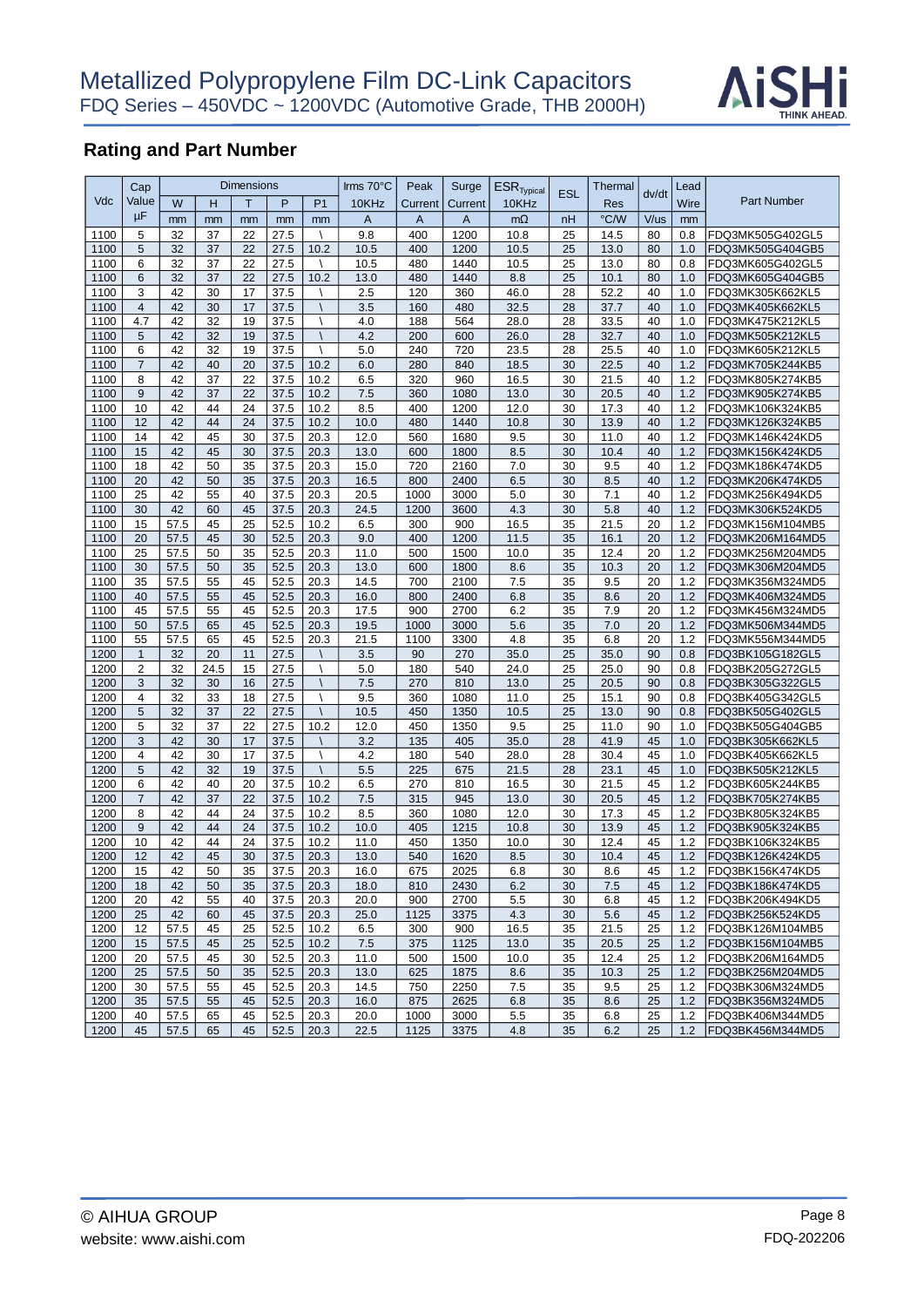

### **General Technical Data**

| Applications                                | DC Link / DC Filtering                                                                                                                                                                                                                          |  |  |  |
|---------------------------------------------|-------------------------------------------------------------------------------------------------------------------------------------------------------------------------------------------------------------------------------------------------|--|--|--|
| <b>Dielectric</b>                           | Metallized Polypropylene Film                                                                                                                                                                                                                   |  |  |  |
| Reference Standard                          | IEC 61071/EN 61071/AEC-Q200D                                                                                                                                                                                                                    |  |  |  |
| <b>Climatic Category</b>                    | 55/105/56 IEC 60068-1                                                                                                                                                                                                                           |  |  |  |
| <b>Operating Temperature Range</b>          | $-55^{\circ}$ C ~ +105 $^{\circ}$ C<br>(85°C ~105°C, decreasing factor 1.25% per °C for Rated Voltage)                                                                                                                                          |  |  |  |
| Protection                                  | Solvent resistant plastic case UL94 V-0<br>Thermosetting resin sealing UL 94 V-0 compliant                                                                                                                                                      |  |  |  |
| Installation                                | Any position                                                                                                                                                                                                                                    |  |  |  |
| Packaging                                   | Packed in cardboard boxes with protection for the terminals                                                                                                                                                                                     |  |  |  |
| <b>Storage Conditions</b>                   | Storage time: ≤24 months from the date marked on the label package<br>Average relative humidity per year ≤70%<br>RH≤85% for 30 days randomly distributed throughout the year<br>Dew is absent<br>Temperature: $-40^{\circ}$ C ~ $+85^{\circ}$ C |  |  |  |
| Storage Life                                | Product that passed less than 2 years from production, No need<br>reconfirmation                                                                                                                                                                |  |  |  |
| <b>RoHS Compliance</b>                      | Compliant with the restricted substance requirement of Directive<br>2011/65/EU                                                                                                                                                                  |  |  |  |
| <b>Flame Retardant Grade</b>                | Flame retardant performance accords with horizontal combustion grade<br>HB and vertical combustion grade V-0.                                                                                                                                   |  |  |  |
| Application note and limiting<br>conditions | These capacitors are designed only for DC voltage so should not be used<br>for AC line. The continuous peak voltage shall not exceed the rated DC<br>voltage rating                                                                             |  |  |  |

#### **Construction**

| Metallized Film             | OPP & Al/Zn            |  |  |  |  |
|-----------------------------|------------------------|--|--|--|--|
| <b>Metal Sprayed</b>        | Sn/Zn Alloy            |  |  |  |  |
| <b>Connection Electrode</b> | Tinned copper wires    |  |  |  |  |
| Case                        | Plastic Case (UL94V-0) |  |  |  |  |
| <b>Filling</b>              | Epoxy Resin (UL94V-0)  |  |  |  |  |
| <b>Film Construction</b>    | Mono Structure         |  |  |  |  |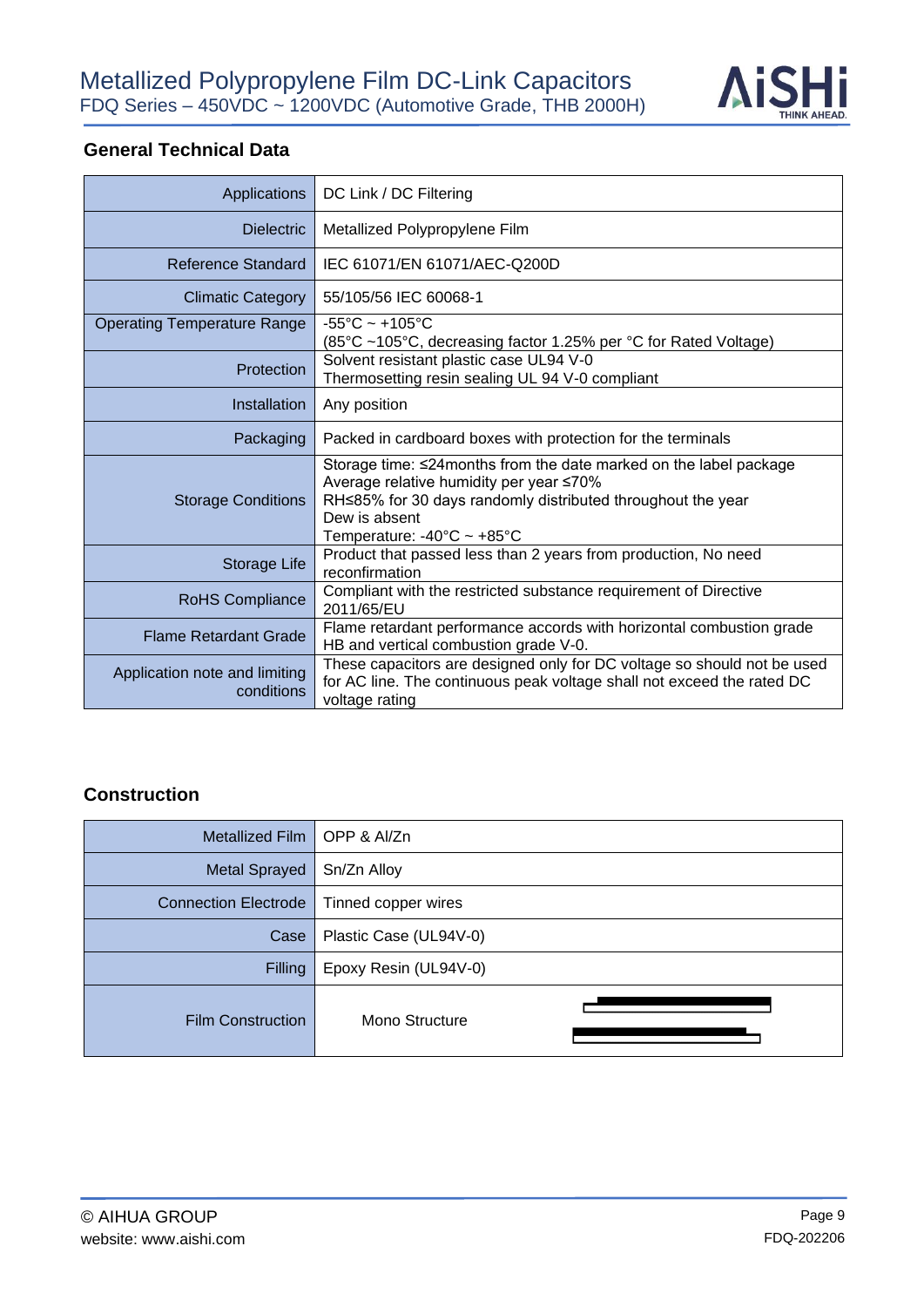

### **Electrical Characteristics**

| <b>Voltage Range</b>                                                                                                     | $450Vdc \sim 1200Vdc$                                                                                                                                                                                                                                                                                                        |  |  |  |
|--------------------------------------------------------------------------------------------------------------------------|------------------------------------------------------------------------------------------------------------------------------------------------------------------------------------------------------------------------------------------------------------------------------------------------------------------------------|--|--|--|
| Capacitance Range                                                                                                        | $1.0 \mu F \sim 200 \mu F$                                                                                                                                                                                                                                                                                                   |  |  |  |
| Capacitance Tolerance                                                                                                    | $\pm 5\%$ or $\pm 10\%$ at $+25\degree$ C                                                                                                                                                                                                                                                                                    |  |  |  |
| Capacitance                                                                                                              | Measuring Frequency at 1kHZ<br>Measuring Voltage: 1±0.2V                                                                                                                                                                                                                                                                     |  |  |  |
| <b>Standard Atmospheric</b><br><b>Conditions for Static Test</b>                                                         | <b>Ambient temperature</b><br>15°C to 35°C<br>(If there is any doubt on the results, the measurements shall be made<br>at $+20 + (-5^{\circ}C)$<br><b>Relative humidity</b><br>45% to 75%<br>(If there is any doubt on the results, the measurements shall be made<br>at 60% to 70 %.)<br>Air pressure<br>86 kPa to 106 kPa. |  |  |  |
| <b>Voltage Between Terminals</b><br>Utt                                                                                  | 1.5 x VR VDC for 10 seconds (between terminations) @ +25°C ±5°C                                                                                                                                                                                                                                                              |  |  |  |
| <b>Voltage Between Terminals</b><br>and Case $UTC$                                                                       | 3000V <sub>AC</sub> , 50/60Hz 60s (at +25 +/-5°C)                                                                                                                                                                                                                                                                            |  |  |  |
| <b>Dielectric Dissipation Factor</b><br>$Tg\delta$ 0                                                                     | $\leq$ 2×10 <sup>-4</sup>                                                                                                                                                                                                                                                                                                    |  |  |  |
| <b>Dissipation factor</b>                                                                                                | ≤0.002 (0.2%) at 1KHz; C ≤20µF at 25°C<br>≤0.003 (0.3%) at 1KHz; C >20µF at 25°C<br>≤0.004 (0.4%) at 1KHz; C >80µF at 25°C                                                                                                                                                                                                   |  |  |  |
| <b>Insulation Resistance</b>                                                                                             | RC between leads, IR xC≥30,000 s at 100vdc 1 minute at +25°C                                                                                                                                                                                                                                                                 |  |  |  |
| Self-Inductance                                                                                                          | <1nH per mm of lead spacing                                                                                                                                                                                                                                                                                                  |  |  |  |
| Hot-Spot                                                                                                                 | ≤85 $°C$                                                                                                                                                                                                                                                                                                                     |  |  |  |
| Life Expectancy                                                                                                          | 100,000 hours (UR, Ohotspot=85°C)                                                                                                                                                                                                                                                                                            |  |  |  |
| <b>Failure Rate</b>                                                                                                      | 100 Fit                                                                                                                                                                                                                                                                                                                      |  |  |  |
| Max. Altitude                                                                                                            | 2000 m                                                                                                                                                                                                                                                                                                                       |  |  |  |
| <b>Overvoltage</b>                                                                                                       | Maximum duration within one day                                                                                                                                                                                                                                                                                              |  |  |  |
| Apply 110% of rated voltage<br>Apply 115% of rated voltage<br>Apply 120% of rated voltage<br>Apply 130% of rated voltage | 30% of on-load duration<br>30 mins<br>5 mins<br>1 min                                                                                                                                                                                                                                                                        |  |  |  |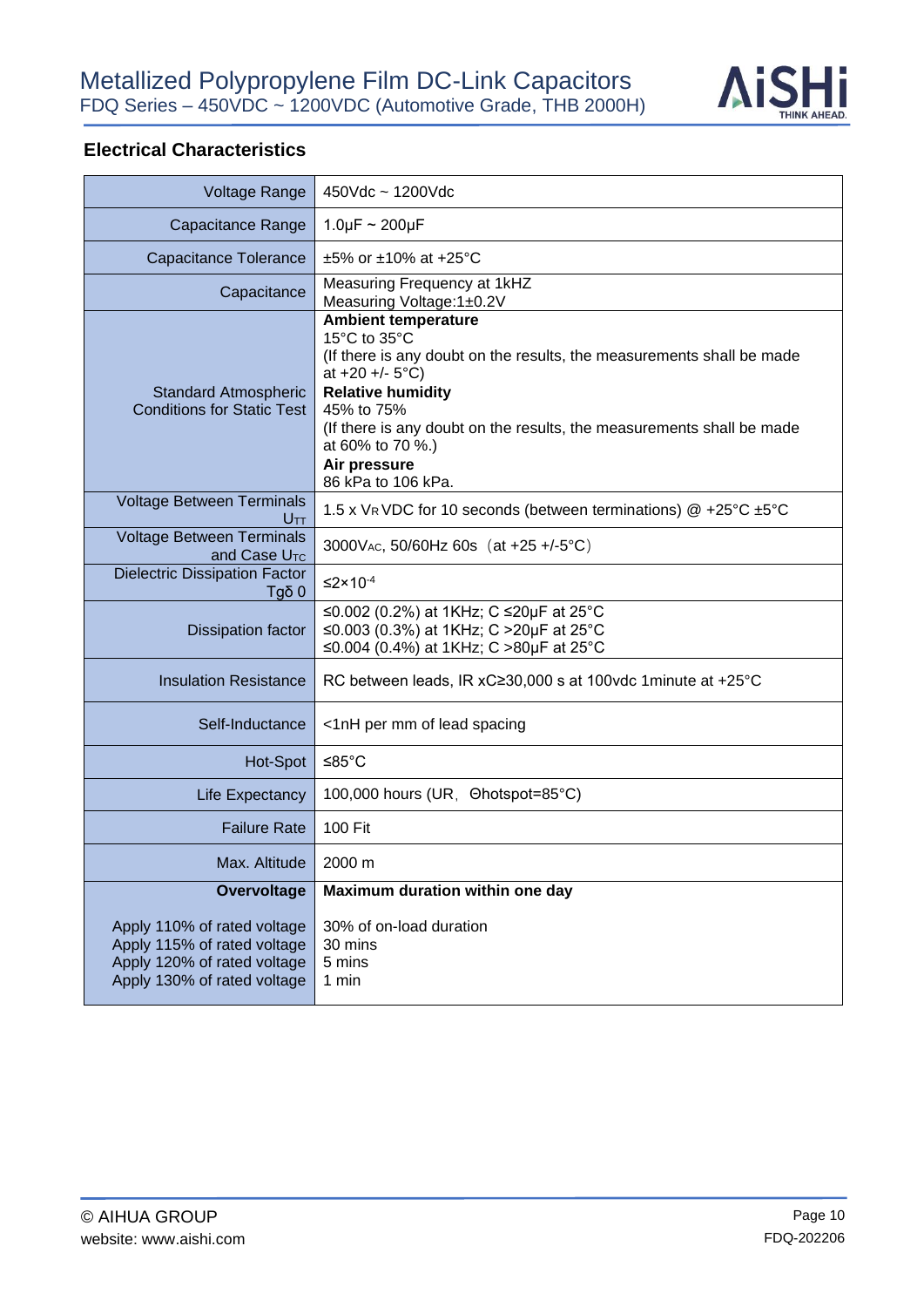

# **Biased Humidity Test**

|                              | <b>Test Condition 1:</b>                                               |  |  |
|------------------------------|------------------------------------------------------------------------|--|--|
|                              | Reference: MIL-STD-202 Method 103                                      |  |  |
|                              | Test Temperature: +60 +/-2°C                                           |  |  |
|                              | Test Humidity: 95% R.H.                                                |  |  |
|                              | Loading Voltage: rated voltage                                         |  |  |
|                              | Test Duration: 1000 +24/-0 hours                                       |  |  |
|                              | measurement at 24±4 hours after test conclusion                        |  |  |
|                              | <b>Performance:</b>                                                    |  |  |
|                              | Capacitance Change Rate ( $\triangle$ C/C): $\leq \pm 5\%$             |  |  |
|                              | DF change( $\triangle$ tgδ): ≤80*10-4 at 1 KHz                         |  |  |
|                              | Insulation Resistance: ≥50% of initial limit                           |  |  |
|                              |                                                                        |  |  |
| <b>High Temperature</b>      |                                                                        |  |  |
| <b>High Humidity Loading</b> | <b>Test Condition 2:</b>                                               |  |  |
|                              | Test Temperature: $+85 + (-2^{\circ}C)$                                |  |  |
|                              | Test Humidity: 85% R.H.                                                |  |  |
|                              | Loading Voltage: rated voltage                                         |  |  |
|                              | Test Duration: 2000 +24/-0 hours                                       |  |  |
|                              | Performance:                                                           |  |  |
|                              | Capacitance Change Rate $(\triangle C/C)$ : $\leq \pm 10\%$            |  |  |
|                              |                                                                        |  |  |
|                              | Maximum permissible increase of $tan \delta$ between initial and final |  |  |
|                              | measurement:                                                           |  |  |
|                              | 0.024 for $C_N \leq 1 \mu F$                                           |  |  |
|                              | 0.015 for $C_N > 1 \mu F$                                              |  |  |
|                              | Insulation Resistance: ≥50% of initial limit                           |  |  |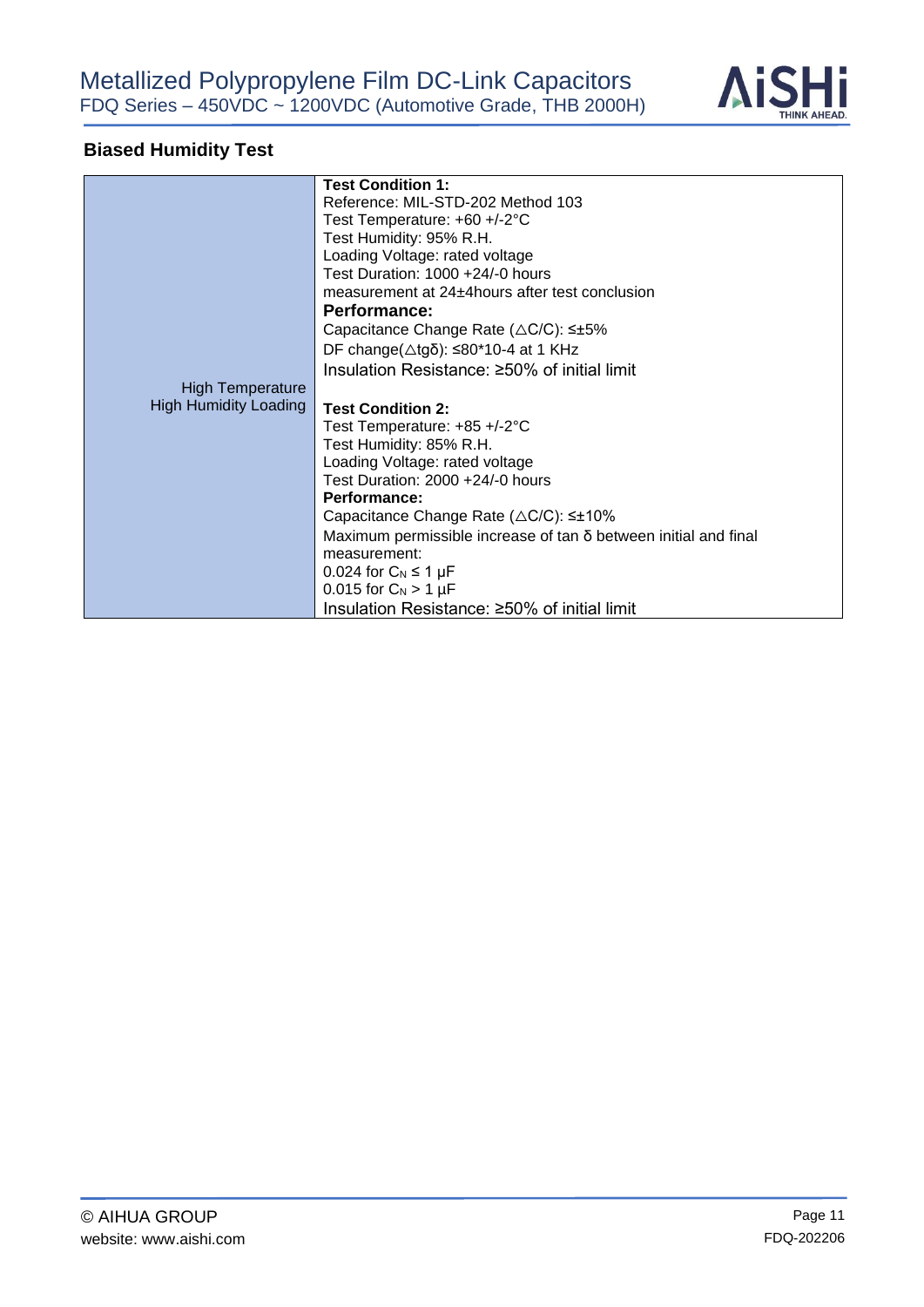

### **Expected Life Curve**



**Working / Rated Voltage (Uw/Ur)**

#### **Derating of Rated Voltage Vs Temperature**

(85°C ~105°C, decreasing factor 1.25% per °C for UNDC)

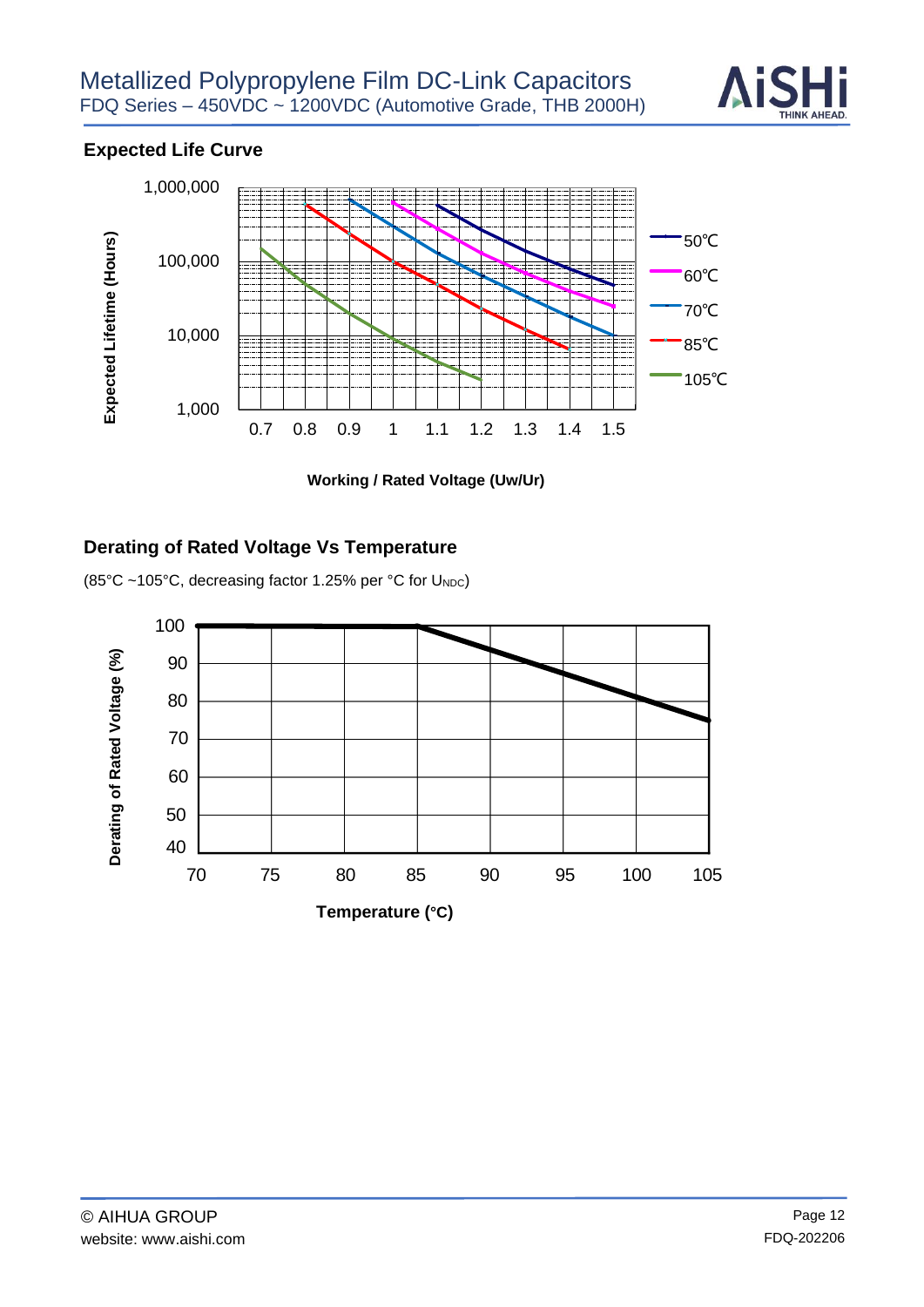

### **Wave Soldering Recommendations**



Ts: Capacitor body maximum temperature at wave soldering Tp: Capacitor body maximum temperature at pre-heating

| <b>Polypropylene Capacitors</b>    | <b>Polyester Capacitors</b>        |  |  |
|------------------------------------|------------------------------------|--|--|
| During pre-heating: Tp≤110°C       | During pre-heating: Tp≤130°C       |  |  |
| During soldering: Ts ≤120°C, ts≤60 | During soldering: Ts≤160°C, ts≤60s |  |  |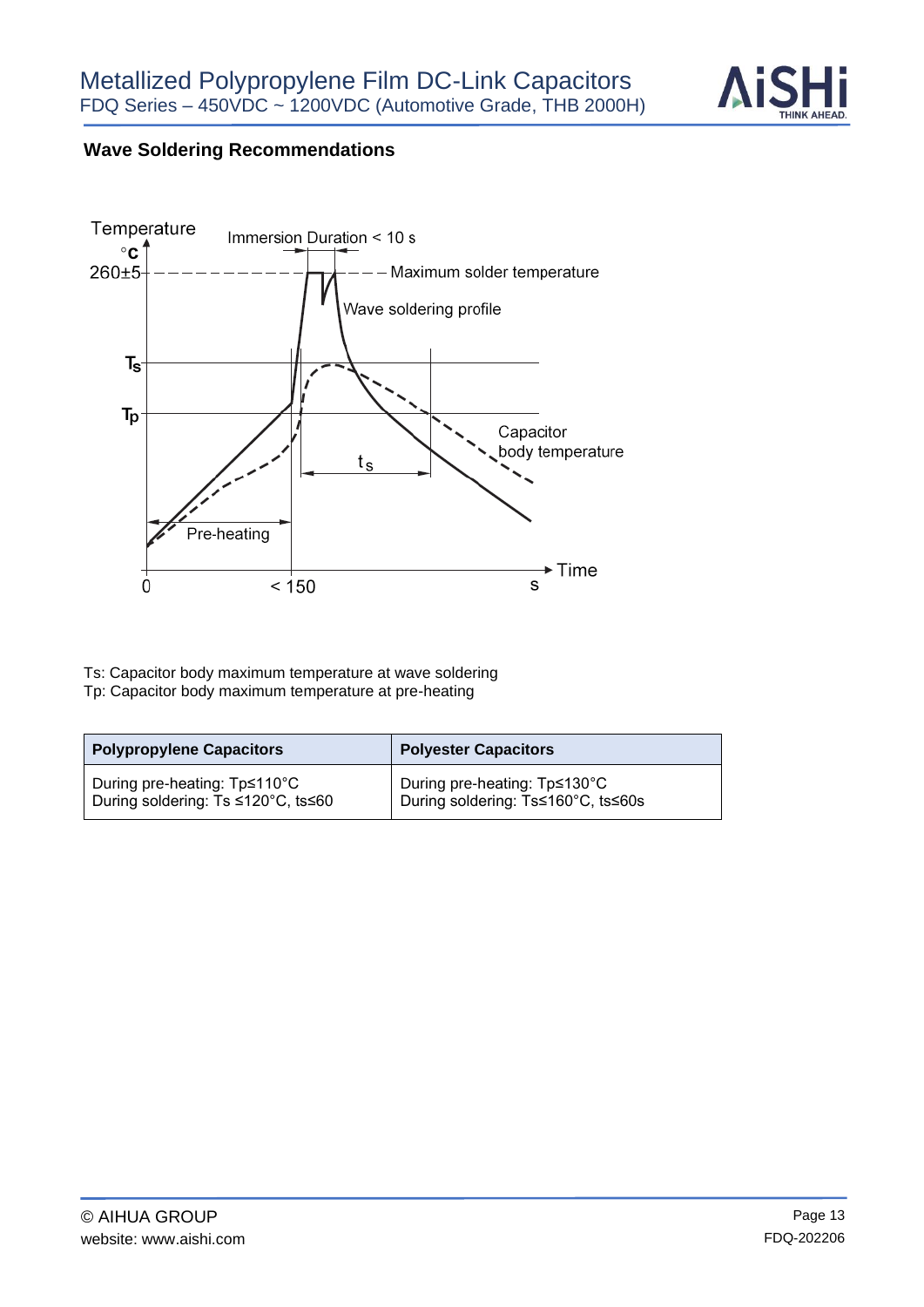

# **Packaging Information**

| <b>Inner Box Specifications (Dimensions)</b> |              |       |             |  |
|----------------------------------------------|--------------|-------|-------------|--|
| Box #                                        | $L \pm 3$ mm | W±3mm | $H \pm 3mm$ |  |
| #1                                           | 331          | 331   | 25          |  |
| #2                                           | 331          | 331   | 35          |  |
| #3                                           | 331          | 331   | 50          |  |
| #4                                           | 331          | 331   | 80          |  |
| #5                                           | 350          | 170   | 35          |  |
| #6                                           | 350          | 170   | 50          |  |
| #7                                           | 350          | 170   | 80          |  |

| <b>Outer Box Specifications (Dimensions)</b> |                                       |     |     |  |  |
|----------------------------------------------|---------------------------------------|-----|-----|--|--|
| Box $#$                                      | W±5mm<br>$H \pm 5$ mm<br>$L \pm 5$ mm |     |     |  |  |
| # 1                                          | 350                                   | 340 | 265 |  |  |
| #2                                           | 370                                   | 360 | 350 |  |  |





### Packaging Quantity

| <b>Pitch</b> | <b>Size</b>     | <b>Dimension</b> |      |    | <b>Packaging Quantity</b> |                    |
|--------------|-----------------|------------------|------|----|---------------------------|--------------------|
| Code         |                 | W                | н    | т  | <b>Long Leads</b>         | <b>Short Leads</b> |
| 27.5         | G15             | 32               | 18   | 9  | 340                       | 340                |
|              | G18             | 32               | 20   | 11 | 280                       | 280                |
|              | G21             | 32               | 22   | 13 | 230                       | 230                |
|              | G22             | 32               | 24.5 | 13 | 230                       | 230                |
|              | G26             | 32               | 28   | 14 | 220                       | 220                |
|              | G27             | 32               | 24.5 | 15 | 200                       | 200                |
|              | G32             | 32               | 30   | 16 | 190                       | 190                |
|              | G34             | 32               | 33   | 18 | 170                       | 170                |
|              | G40             | 32               | 37   | 22 | 140                       | 140                |
|              | K <sub>21</sub> | 42               | 32   | 19 | 112                       | 112                |
|              | K <sub>24</sub> | 42               | 40   | 20 | 105                       | 105                |
|              | K27             | 42               | 37   | 22 | 98                        | 98                 |
|              | K32             | 42               | 44   | 24 | 91                        | 91                 |
|              | K37             | 42               | 37   | 28 | 77                        | 77                 |
| 37.5         | K39             | 42               | 43   | 28 | 77                        | 77                 |
|              | K42             | 42               | 45   | 30 | 70                        | 70                 |
|              | K47             | 42               | 50   | 35 | 63                        | 63                 |
|              | K49             | 42               | 55   | 40 | 49                        | 49                 |
|              | K <sub>52</sub> | 42               | 60   | 45 | 49                        | 49                 |
|              | K66             | 42               | 30   | 17 | 126                       | 126                |
| 52.5         | M10             | 57.5             | 45   | 25 | 60                        | 60                 |
|              | M16             | 57.5             | 45   | 30 | 50                        | 50                 |
|              | M20             | 57.5             | 50   | 35 | 45                        | 45                 |
|              | M32             | 57.5             | 55   | 45 | 35                        | 35                 |
|              | M34             | 57.5             | 65   | 45 | 35                        | 35                 |